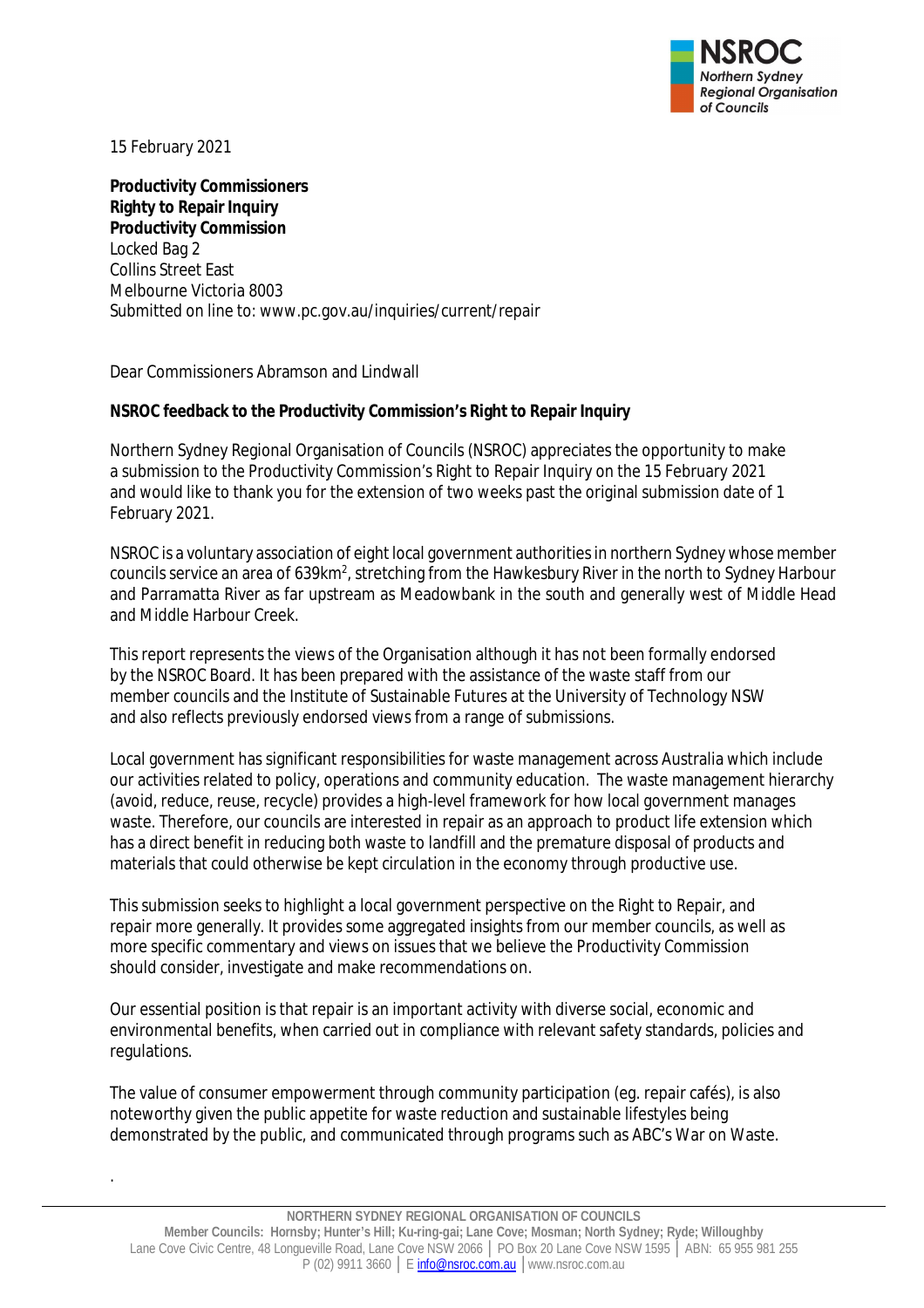In summary, NSROC supports the right to repair and highlights the following points:

- 1. Repair is very relevant to local government as the key manager of domestic waste, because it reflects the top half of the waste management hierarchy which is the most effective point of intervention in reducing the amount of waste/resources sent to landfill;
- 2. In particular, increased repair activity has the potential to avoid and reduce e-waste and the associated impacts arising from the premature disposal of electrical and electronic goods.
- 3. There are potentially more jobs associated with repair and reuse than recycling; there are costs savings to consumers; there are new business opportunities for the repair industry and social enterprise; there is a more equitable and appropriate allocation of environmental responsibility to those who produce and consume electrical and electronic equipment; there is a cost saving to local government in not having to carry as much of the economic burden of managing e-waste; and there is an opportunity for manufacturers and brands to develop new business models and products that are designed for durability and reparability
- 4. NSROC supports the move towards a circular economy and notes that its key principles incorporate designing-out waste from the outset as well as prolonging the life of products through design for durability repair, refurbishment, remanufacturing and reuse. So repair and reuse can also contribute to achieving a circular economy in a very practical way;
- 5. At a national level, the recently enacted Commonwealth Recycling and Waste Reduction Act 2020 includes a much stronger life-cycle approach to products, materials, waste and the associated impacts. The Objects of the Act and specific subclauses cite reparability reuse and design for durability. The Act also supports product stewardship as an essential policy tool for transitioning to a circular economy and councils in this region support the effective and proportionate use of regulatory and co-regulatory instruments for such stewardship;
- 6. While local government may have limited ability to influence some major stakeholders such as manufacturers, brands and retailers, it can play a key role in capturing community attitudes on environmental issues, sustainability and the circular economy. This can inform the development of relevant solutions and programs;
- 7. Some NSROC member council are seeing/offering an increasing number of community-based Repair Cafés/workshops reflecting the growing appetite for repair and reuse by households.

Further detail on these points can be found in the attached.

Should you require further information, please do not hesitate to contact NSROC's Regional Waste Management Coordinator.

Yours sincerely

**Maxine Kenyon Executive Director**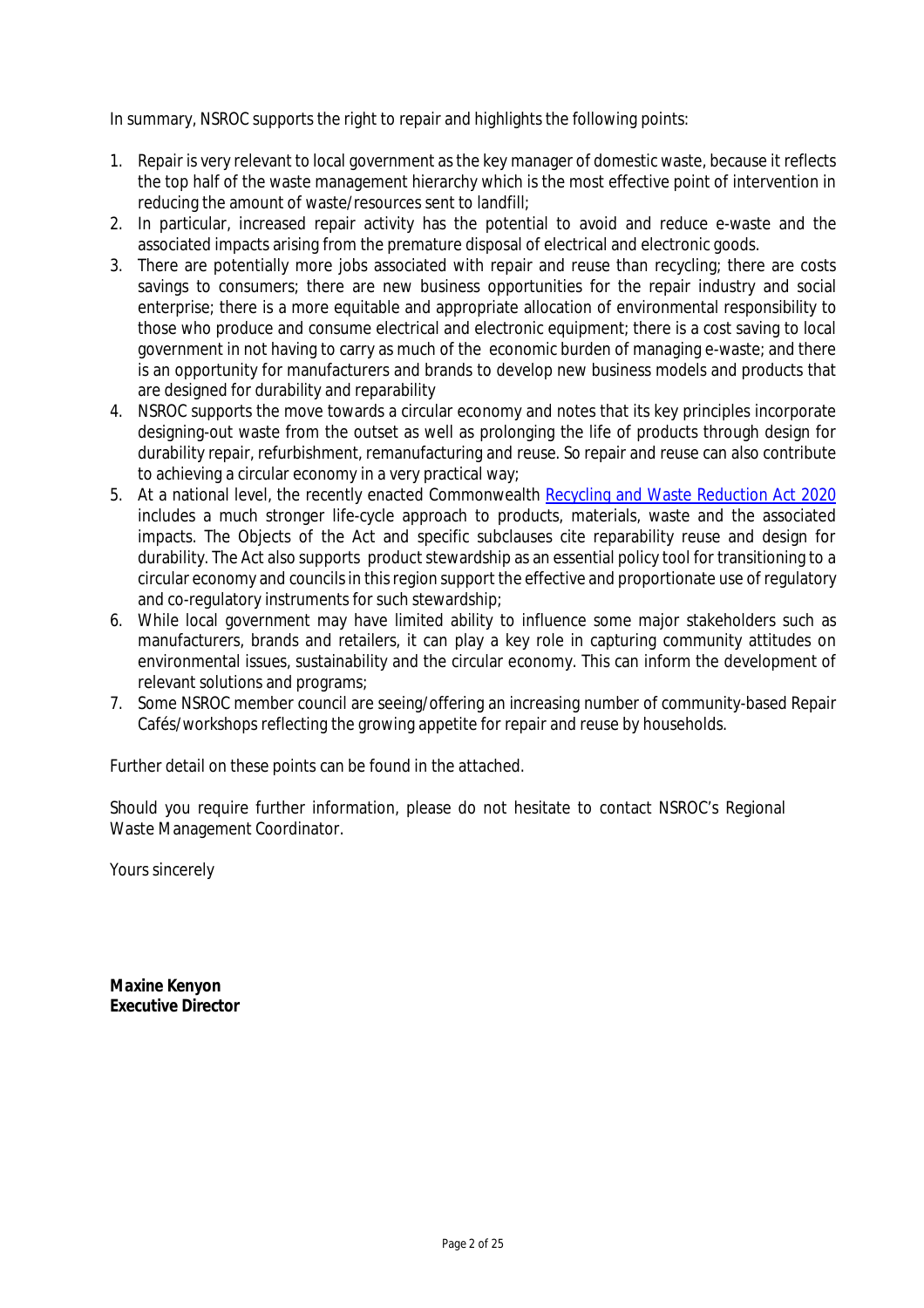

# **Submission**

# **Productivity Commission Right to Repair Inquiry**

**15 February 2021**

**Prepared by Northern Sydney Regional Organisation of Councils**

| <b>Member Councils:</b> | Hornsby Council                              |
|-------------------------|----------------------------------------------|
|                         | Hunter's Hill Council                        |
|                         | Ku-ring-gai Council                          |
|                         | Lane Cove Council                            |
|                         | Mosman Council                               |
|                         | North Sydney Council                         |
|                         | City of Ryde Council                         |
|                         | <b>Willoughby City Council</b>               |
|                         |                                              |
| Contact:                | John Carse                                   |
|                         | Regional Waste Management Coordinator, NSROC |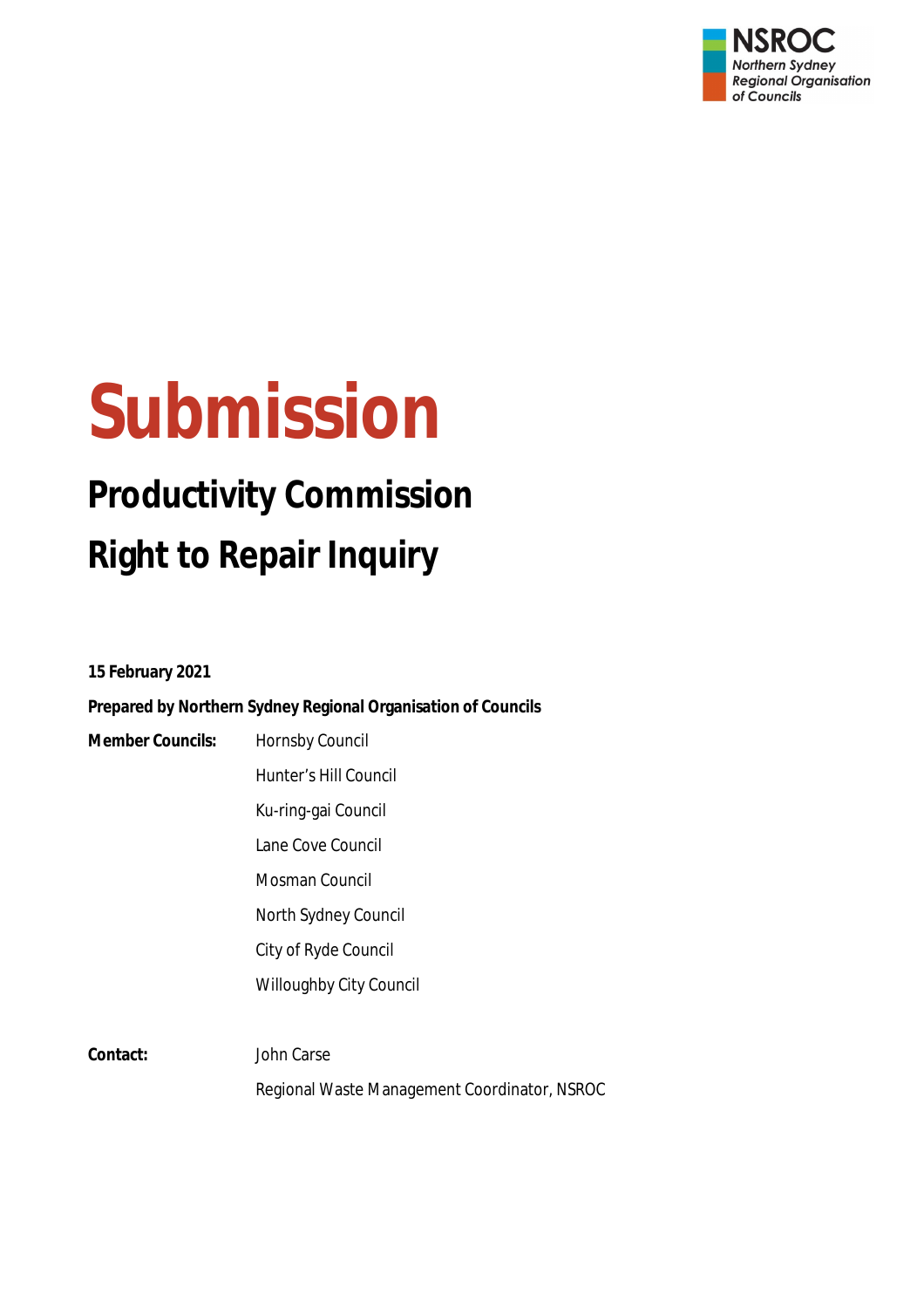

#### **INTRODUCTION**

The Northern Sydney Regional Organisation of Councils (NSROC) is pleased to make this submission to the Productivity Commission's *Issues Paper on the Right to Repair.* 

NSROC is a voluntary association of eight local government authorities in Sydney. The councils service an area extending from the Hawkesbury River in the north to Sydney Harbour in the south, west from Middle Harbour Creek to Meadowbank on the Parramatta River, as shown in Map 1. The region is home to about 652,809 (2019) people and is projected to grow to over 827,550 by 2041.



*Map 1: Northern Sydney Regional Organisation of Councils area*

NSROC and all our member councils contribute towards The Bower's Household Collection and Rehoming Service which supports residents in finding a new home for items they no longer have a use for. Some items are collected by The Bower including some (typically furniture) where repairs could efficiently extend the item's usefulness for a charitable purpose or resale. Participation of the Service also allows a council to host Repair cafes/Workshops for their residents. There has been an increased interest and patronage in these workshops in recent years, although the pandemic has affected them over the last year.

The adopted Regional Waste Strategy developed by NSROC on behalf of its member councils supports resource usage in accordance with the waste hierarchy, but notes the challenge for local government as a waste manager in addressing the higher elements of waste avoidance, reduction and reuse. NSROC's main role in regard to those features has been advocacy such as endorsed submissions to the Review of the Product Stewardship Act and other federal and state waste legislation or policy.

In particular, NSROC is very supportive of the move towards a Circular Economy and is examining ways it can contribute towards the development of the circular economy at both a regional and local scale. This attitude has been reflected in previous endorsed submissions have been made to the NSW government in regard to both its Circular Economy policy and the proposed 20 Year Waste Strategy.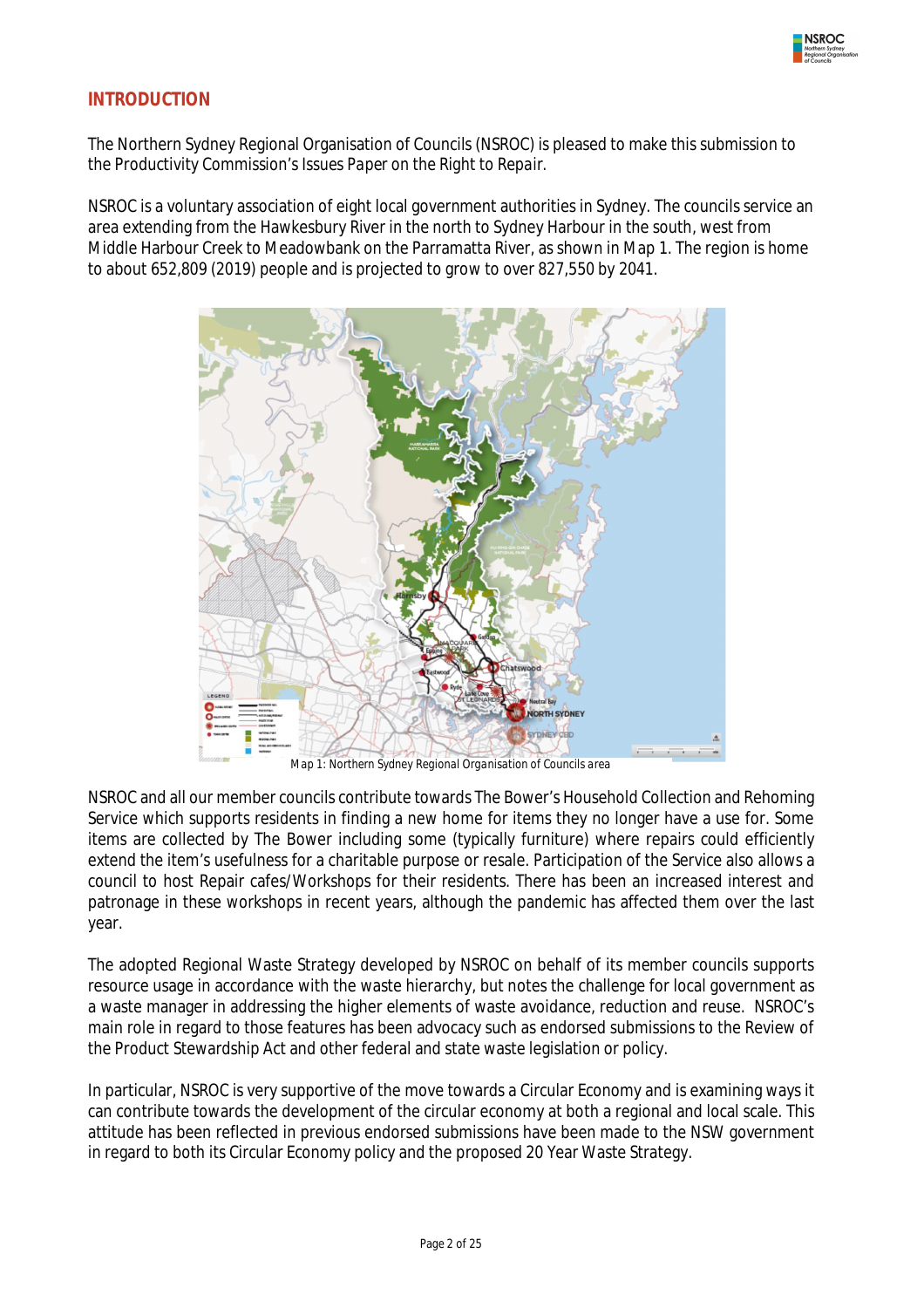

NSROC has very limited access to useful data about the right to repair, reflecting the fact that most aspects of an individual's resource acquisition, usage and even disposal are outside a local council's sphere of operations and influence. However, it is clear from the Commission's Issues Paper questions that such data is being sought to better inform the Commission's proposed draft report. Accordingly NSROC sought whatever data our councils could provide in this regard.

It is in this context that NSROC makes this submission which represents the view of our member councils, although not formally endorsed by the NSROC Board nor by individual councils' resolutions. In addition to the responses to relevant questions posed in the Productivity Commission's Issues Paper, I have attached an aggregated summary of the input we received from our member councils about the paper. While the specific data is limited, I trust that it will be of some value to the Commission.

#### **RESPONSES TO QUESTIONS IN THE ISSUES PAPER**

#### *Information request 1*

#### **What would a 'right to repair' entail in an Australian context? How should it be defined?**

A Right to Repair in the Australian context should reflect the diversity that can constitute repair, be it self-repair or that undertaken by professional repair businesses, social organisations, Men's and Community Sheds, retailers, brands and manufacturers.

It should reflect priorities, needs and wants that have cultural, social, economic and environmental relevance to those who design produce, sell, use and consume goods. The Right to Repair in Australia has potential to serve multiple objectives that can:

- prolong the functional life of products and components;
- contribute to waste avoidance and reduction through repair and reuse that extends overall product life;
- save users and consumer money by not necessarily having to purchase new products when otherwise minor faults and problems can be repaired;
- empower consumers to work collectively to undertake practical measures that help achieve a more sustainable lifestyle that is not premised on a 'throw-away' culture;
- enable the development and training of practical skills that deliver social, economic and environment benefits; and
- create employment opportunities that are aligned with circular economy principles.

In part, a Right to Repair responds to a growing social desire to have more direct and unencumbered control over the products they purchase and own, as opposed to being governed by what brands, retailers and manufacturers find appropriate or commercially preferable. More specifically, a Right to Repair in an Australian context will need to balance the delicate relationships between consumer rights and producer requirements eg. IP, warranties, safety, performance.

A Right to Repair policy needs to look at the entire product life-cycle from the design phase through to maintenance, repair, reuse, upgrade, recyclability through to the end-of-life waste and disposal to ensure that all aspects have environmental and circular-economy factors front of mind. Recent advancements in technology mean that more of our daily devices and appliances are computerised. Planned and premature obsolescence must be addressed to help slow down, if not reverse the current projections in e-waste generation. The impact of software upgrades is 'bloating' products and triggering unnecessary disposal and/or purchase of the 'latest' model. The need for the Right to Repair to incorporate attention to how software upgrades do not render otherwise functional products obsolete is an area of specific concern to be addressed through policy, regulation and/or hardware, software and associated standards.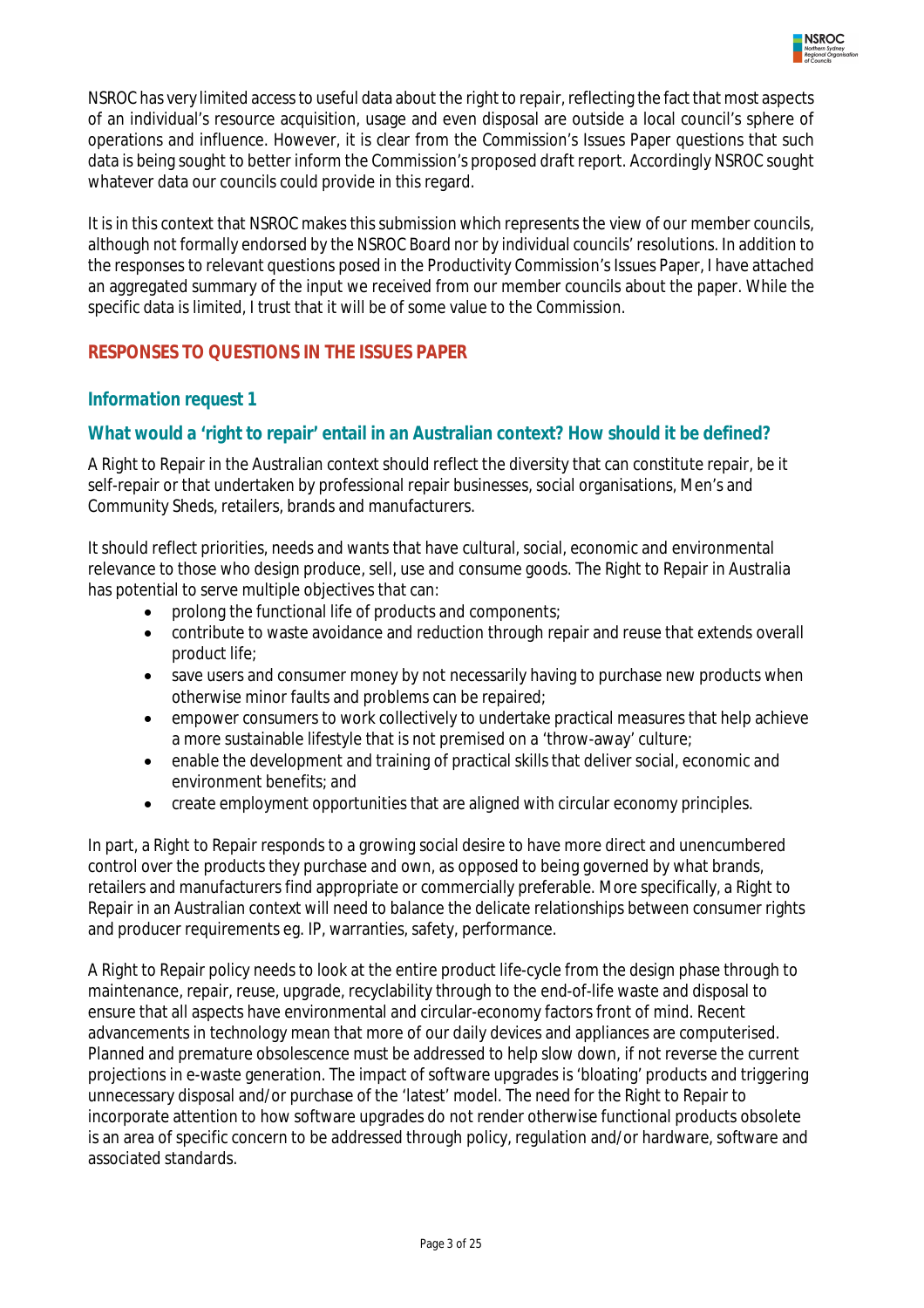

## *Information request* **2 What types of products and repair markets should the Commission focus on?**

The Right to Repair has relevance to almost every class of manufactured product, from apparel, clothing and footwear, through to furniture, automotive and mobility equipment, electrical and electronic devices, as well as other speciality products.

From a local government perspective, some priority might be given to expensive items which should last a long time. Councils' interest are broadly to address any products where it is feasible to delay or prevent them being discarded or even recycled. Potentially that might include commonly discarded materials, or those that are difficult/dangerous to landfill, which may also reflect commonly dumped materials.

Potential products might also be informed by data from illegal dumping reports (although that is usually an incident, rather than material specific) or data from Repair Workshops and Cafes held for community members.

Council bulky goods kerbside clean up services may offer some data. Although some audits have been undertaken of them, councils would not normally know the *reason* for disposal. However, anecdotally there appears to be a relatively common perception that reusable items will be directed to others for reuse. That is often not the case and most of the waste collected is landfilled, although some councils will recover metals separately.

All of the NSROC member councils are part of The Bower's Collection and Rehoming service, so residents in the region can arrange for collection of suitable materials/equipment. These items would normally have some value and it's not known what percentage is being discarded in need of repair. We do know tonnages collected but not what was refused or referred elsewhere.

Based on figures from our community recycling centres, electrical and electronic goods make up most items discarded. One can assume that these items have malfunctioned or become obsolete. Items using hard-wired or embedded rechargeable batteries (e.g. shaver, electric toothbrush) are commonly discarded due to battery (not instrument) failure. Encouraging manufacturers to provide replacement batteries (and to accept used batteries at end of life for recycling) would significantly reduce the need for replacement items, and therefore generate less e-waste for which there is currently no national collection and recycling scheme or stewardship program.

The EU Ecodesign Directive provides specific objectives and clear metrics for durability and reparability improvements that can increase the lifespan of appliances, including:

- spare parts are available over a long period of time after purchase, for example:
	- o 7 years minimum for refrigerating appliances (10 years for door gaskets);
	- o 10 years minimum for household washing-machines and household washer-dryers;
	- o 10 years minimum for household dishwashers (7 years for some parts for which access can be restricted to professional repairers);
- moreover, during that period, the manufacturer shall ensure the delivery of the spare parts within 15 working days;
- spare parts can be replaced with the use of commonly available tools and without permanent damage to the appliance.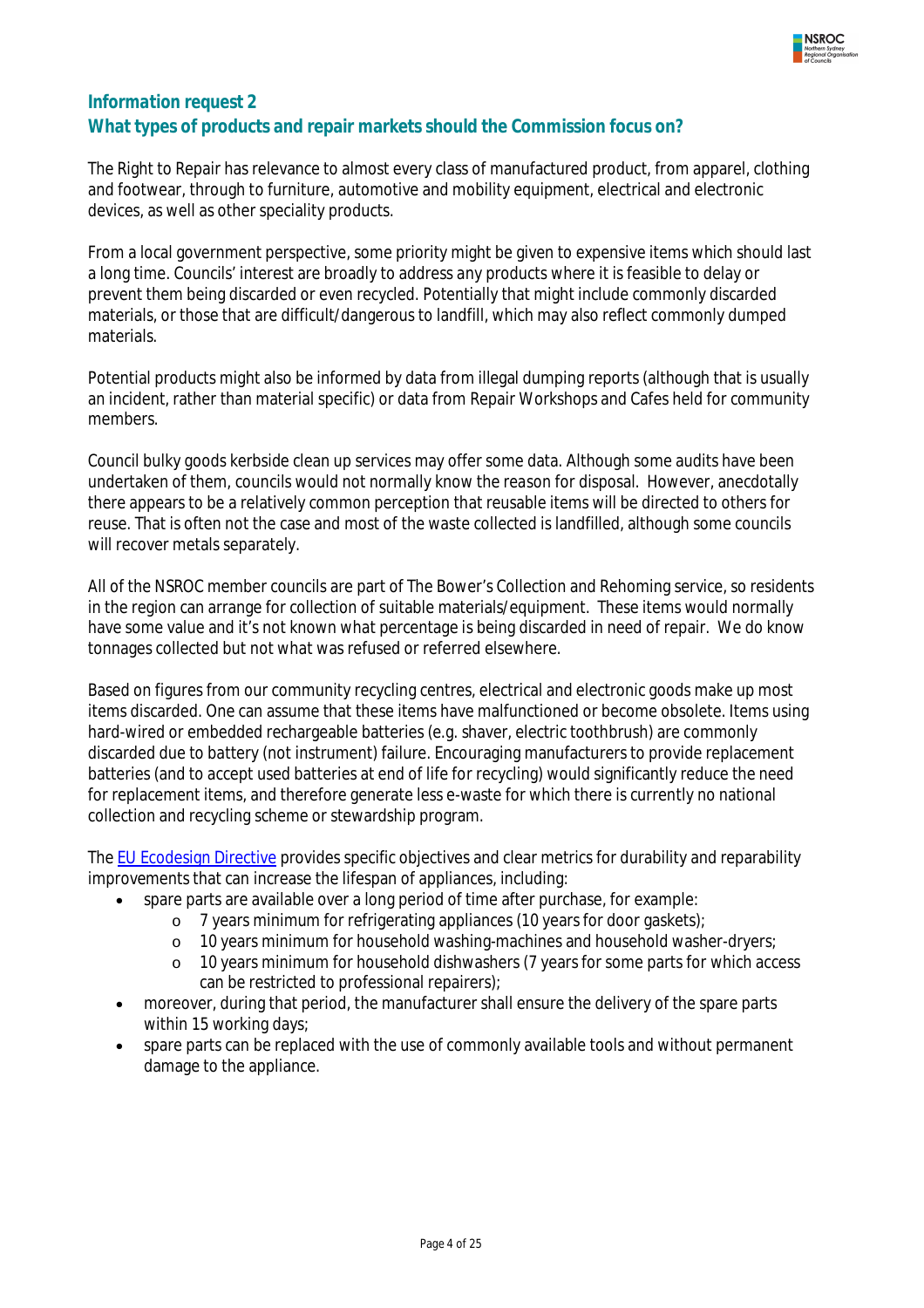

# **Are there common characteristics that these products share (such as embedded technology and software or a high/low degree of product durability), and which characteristics would allow policy issues to be considered more broadly?**

While some product classes may be more prone to, or perceived as being less durable or difficult to repair, all manufacturers, brands and retailers placing products on the market should take life-cycle responsibility for their products and provide consumer-friendly repair services that help to prolong the life of those products while also minimising the generation of e-waste.

Electrical and electronic equipment is an obvious product class for focused policy attention and action due to its rapid growth and the presence of hazardous and/or toxic substances found in some materials and components. The proliferation of low-cost, short-life electrical and electronic products such as solar garden lights, power tools, toys, small appliances and portable consumer electronic devices (eg. cameras, wearables), together with the projected growth in Internet of Things (IoT) devices, signals some obvious categories that the Commission should investigate.

Policy reforms that support consumers to make better buying choices, informed by independent standards and certifications can also assist. Lifespan indicators (similar to energy/water consumption indicators), such as the French Durability Index can highlight information on designed product life expectancy with normal domestic use. Knowing this at the time of purchase may be an incentive for favouring more durable and reparable products.

Improved clarity for consumers (at the time of purchase) about embedded software requiring regular upgrades/planned obsolescence and restricting practices that intentionally shorten the lifetime of a product should be considered.

#### **If there are particular products that the Commission should focus on, what are the unique issues in those product repair markets that support such a focus?**

As a start, low-cost items which are readily discarded due to failure (e.g. low-cost small appliances, power tools, and miscellaneous consumer electronics devices) should receive greater attention. They can be discarded after a relatively short lifespan which is further encouraged by a low replacement cost and a lack of repair options including spare parts availability.

The role and benefit of advanced disposal fees at the time of product purchase should be considered more closely with a view to creating incentives that enable and facilitate product life extension through repair and reuse.

The Commonwealth Recycling and Waste Reduction Act 2020 provides a significant opportunity to identify and address specific products for increased repair potential. The product stewardship provisions in the Act covering the Minister's List and accreditation of voluntary product stewardship arrangements and schemes provides an avenue for local government and its communities to suggest products for the Minister's List. NSROC believes that the following products should be considered for the Minister's List with specific attention to reparability and durability objectives:

- Clothing & textiles including bedding;
- Household furniture;
- Mattresses, beds and couches:
- Whitegoods;
- Electrical items.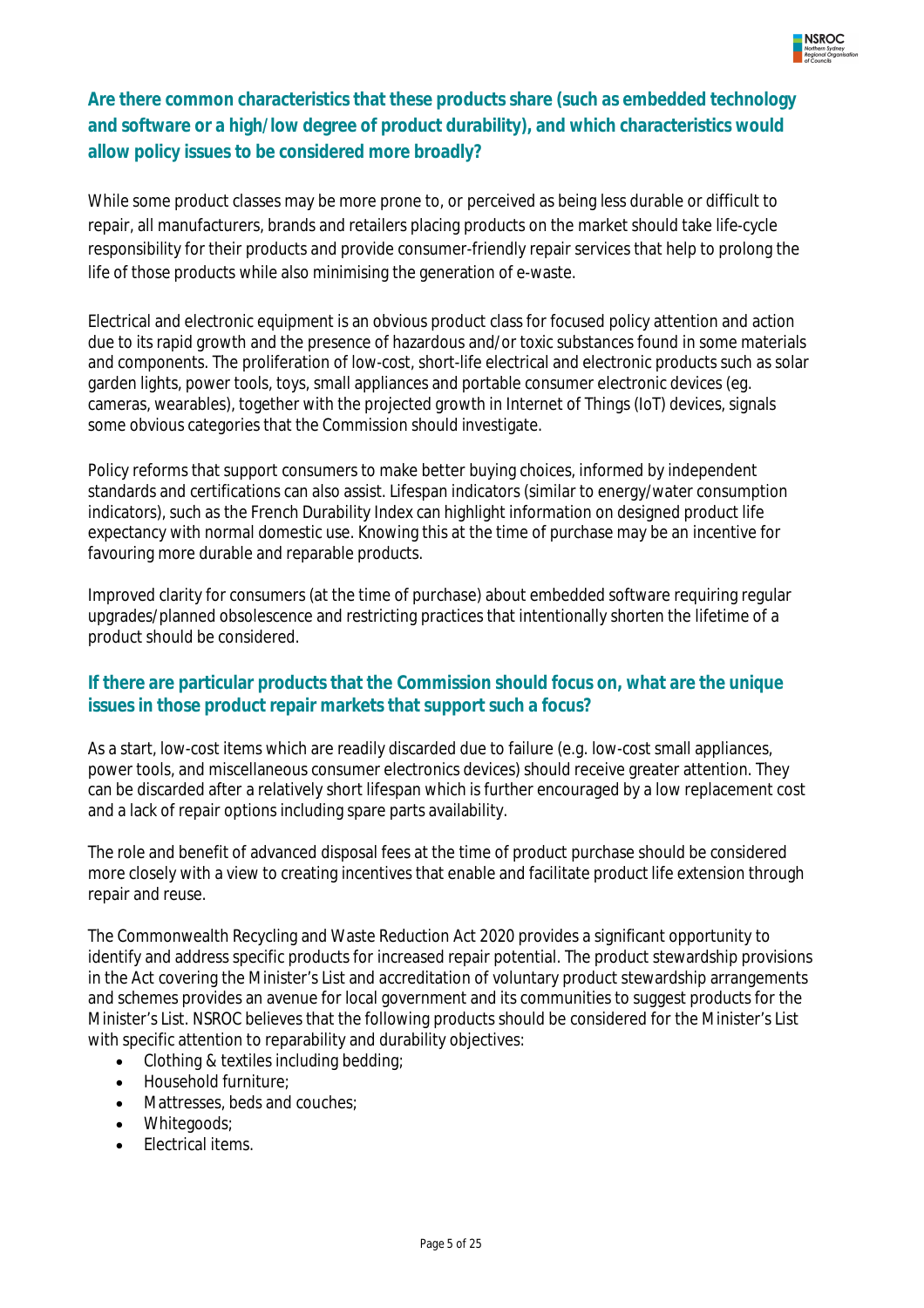

Attention to these products and their inclusion on the Minister's List should also include a process of monitoring and reporting and, if necessary, escalation, to ensure that appropriate actions on each product on the list progress over time.

#### *Information request 3*

#### **Do the consumer guarantees under the ACL provide adequate access to repair remedies for defective goods? If not, what changes could be made to improve access to repair remedies? Are there barriers to repairing products purchased using new forms of payment technologies, such as 'buy now pay later'?**

NSROC is not aware of available data on the performance of consumer guarantees, as this falls outside the core responsibilities of local government, however it could be argued that options such as extended warranties do not necessarily help facilitate repair, extend product life or generate less waste. It may be in fact that extended warranties are an unnecessary barrier to repair, if the consumer considers the cost of extended warranty as a proportion of the cost of the goods outweighs the perceived risk of failure and replacement cost. If no warranty is purchased, repair in future is potentially less likely. It is also likely that the market for third-party consumer guarantees and associated product insurance is highly profitable due to the lack of information for consumers about the designed life of products and their reparability.

NSROC would encourage the Productivity Commission to consult more directly with CHOICE, the Consumer Electronics Suppliers Association (CESA) and Charitable Recyclers Australia to investigate this question more thoroughly.

# **Is the guarantee of available repair facilities and spare parts effective in providing access to repair services and parts? Or is the opt-out clause being widely used, making the guarantee ineffective?**

NSROC has no data or specific information about such scenarios, however, the availability and promotion of repair facilities and spare parts would help expand the range of options available to residents and businesses eager to fix and repair products, both as a waste reduction measure and a costs savings benefit.

NSROC would encourage the Productivity Commission to consult more directly with CHOICE, CESA and Charitable Recyclers Australia to investigate this question more thoroughly.

# **Should consumer guarantees seek to balance the broader societal costs of remedy choices (such as the environmental impacts of replacements) with consumer rights, and if so how? For example, should repairs be favoured as a remedy?**

As a general position, our member councils support a strong product stewardship approach focused on Extended Producer Responsibility (EPR), whereby the producers, brands and/or retailers, take greater responsibility for the products they place on the market, including the fate of those products at the post-consumer stage.

More specifically, product stewardship should cover packaging and end of life disposal of goods. EPR should cover the whole product lifecycle via new business models, guidance on take-back and support for repair services. Product Stewardship programs and approaches should be designed such that the responsibility for products is covered at the time of purchase to avoid 'orphan' products becoming the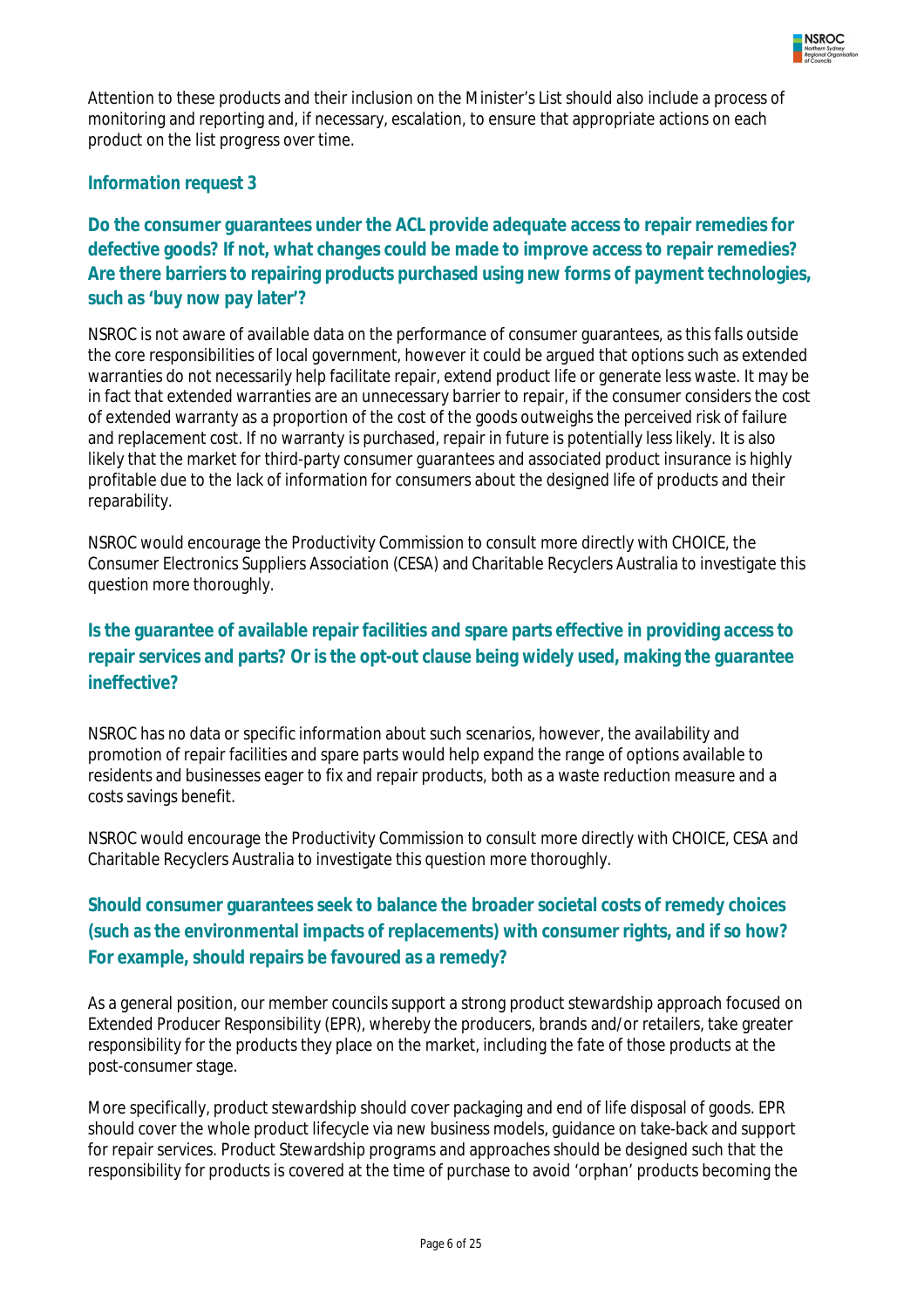

burden of consumers or local government. This is especially relevant in the case of a manufacturer or brand no longer being in the market.

Consumers have a right to an informed choice about the product they purchase (including life expectancy reparability/cost and end-of-life disposal fee included in purchase price). The Productivity Commission could consider incentives for repair services such as lower (or zero) GST and explore the possibility of a repair grant to encourage repair of small consumer items/whitegoods (e.g. 50% of total repair cost up to \$150).

**Are consumers sufficiently aware of the remedies that are available to them, including the option to repair faulty products, under the ACL's consumer guarantees? If not, would more information and education be a cost-effective measure to assist consumers understand and enforce guarantees? What would be the best way to deliver this information? What other measures would be more effective?**

More effective measures could include increased consumer education about consumer guarantees and how they may enable greater repair activity, especially if such initiatives are enduring, in plain-English, culturally relevant and adequately resourced. Consumer education programs should be co-funded by government as well as those businesses placing products on the market eg. manufacturers, brands and retailers.

However, educating consumers of their rights under ACL is only part of the solution. Providing costeffective repairs and incentivising repairs would be a complementary measure to reduce waste and empower consumers. Manufacturers, brands and retailers could explore new business and service models that can facilitate increased repair resulting from guarantee-related returns.

The growing interest in alternative models of consumption and product use should also be considered. In other words, encouraging products and services that are intrinsically less waste-intensive through sharing, renting and leasing eg. community-managed tool libraries and commercial product hire and leasing services.

Walter Stahel, the widely accepted 'father' of circular economy thinking and founder of the Genevabased Product Life Institute, has highlighted the environmental value of intensifying product use by sharing products across multiple owners and for longer periods than individuals purchasing and owning equipment used infrequently:

*"Most power tools owned by do-it-yourselfers suffer from the phenomenon of "slow-motion use," i.e., a low intensity of use over a long period of time, which means that many tools probably never reach the end of their theoretical technical life. Precise information on this could only be obtained by installing meters in the tools to count the operating hours. This phenomenon can be overcome by a strategy of intensification of utilization. Multiple use through rental systems: A fleet manager (owner of a fleet of tools) rents these out to users for short, medium, or long periods, for example, in the form of an operational lease of new equipment (exists for power tools in Great Britain). This form of rental could be implemented by the manufacturer via the hardware dealers, or by the mail order companies all over the country through their catalogues and mail delivery, or by public institutions in a "tool library" system similar to public libraries (which according to this system are the "fleet managers" of books). Multiple use through user associations (also called sharing associations): The individual ownership and the use of consumer items that are not used daily are separated from each other in that these products are either lent out among the association members, or owned and used jointly by user groups."<sup>1</sup>*

 $\overline{a}$ <sup>1</sup> Intensifying use of power tools – a case study by Walter Stahel, Product Life Institute, Geneva, http://www.productlife.org/en/archive/case-studies/power-tools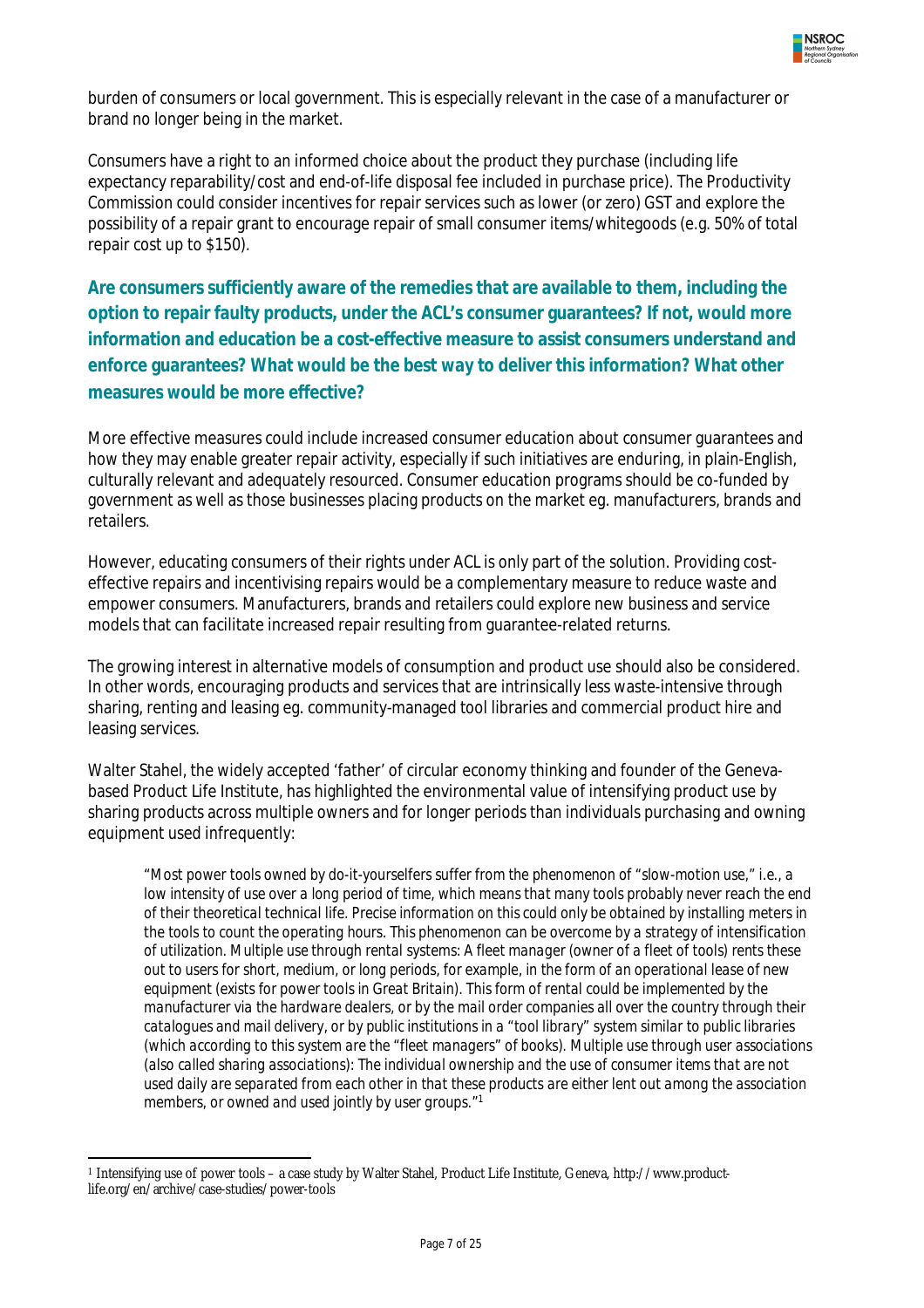

It should also be noted that the prominence and marketing of some recycling programs can overshadow (and under-promote) reuse options and product life extension measures eg. print cartridges recycling is supported by more expensive cartridges which can only be used once even though refills up to 8 times can be possible.

#### *Information request 4*

**The Commission is seeking information on the nature of repair markets in Australia, including detailed data on the repair markets for specific products, covering:**

- **market size — by employment, revenue, number of businesses, profit margins**
- **market composition — such as market share between authorised, independent and DIY repairers.**

While NSROC does not have extensive data on repair markets, some of our member councils collect basic information that may be relevant:

- Council runs a number of repair cafes and Men's Shed services with a growing in interest in repairing household items (furniture & electric items). These are independent repair 'workshops' whereby repairs are conducted by consumers themselves using guidance from qualified professionals.
- Face to face workshops attracted 31 attendees in Feb 2020 with repaired items including: CD player; Jaffle maker; hand mixer; TV; hand massager; shaver; electric carving knife; chairs and other furniture.
- Recently these workshops have been conducted online due to Covid-19 and have had an increase in popularity suggesting potential for a government funded repair workshop series. Four workshops are planned for the first half of 2021 with potential for more in the second half of the year.

Community interest in repair services across some of our member councils appears to be trending upwards, especially with regard to self-repair for small appliances and furniture.

NSROC would encourage the Productivity Commission to consult more directly with Charitable Recyclers Australia, CESA, The Bower and Men's and Community Sheds to investigate this question more thoroughly.

# **Is there any evidence of a difference in quality, safety or data security between authorised repair networks and independent repairers? Are there ways to address concerns around quality, safety or data security while promoting a vibrant independent repair market?**

NSROC does not have any data or specific information in response to this question, however as a general comment, it is important that 'safety' concerns are not presented as a barrier or perceived obstacle to increased repair activity. NSROC would encourage the Productivity Commission to consult more directly with Charitable Recyclers Australia, The Bower and CESA to investigate this question more thoroughly.

# **Are there available examples of the contracts between OEMs and authorised repairers? Do these contracts limit effective competition in repair markets (such as by limiting the number**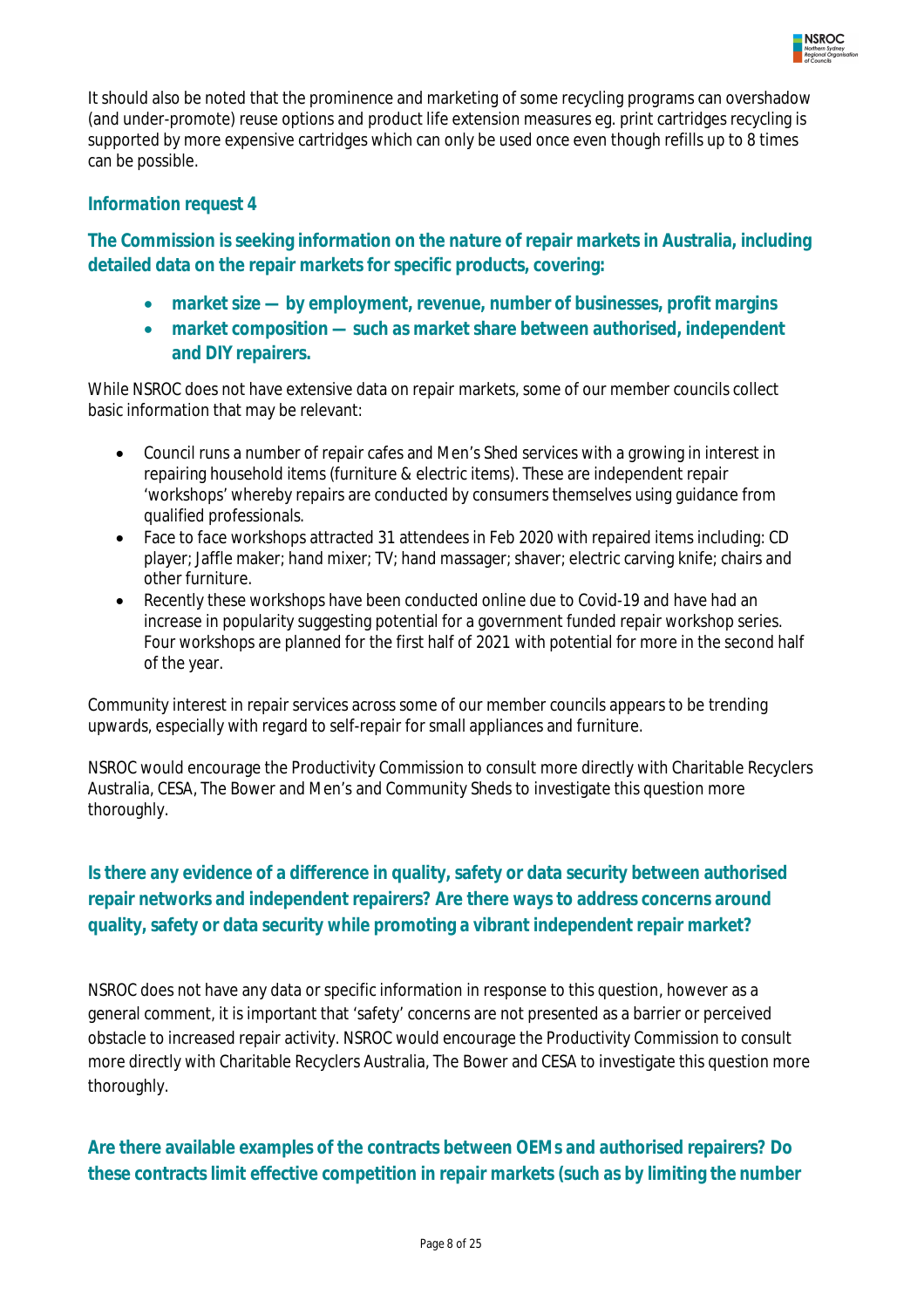

### **and reach of authorised repairers or requiring authorised repairers to not be authorised by a competing brand)?**

# **Are there specific examples or other evidence of practices by OEMs or their authorised repairers that create barriers to competition in repair markets?**

NSROC does not have any data or specific information in response to these questions, however we would encourage the Productivity Commission to consult more directly with Charitable Recyclers Australia, The Bower Reuse and Repair Centres, CHOICE and CESA to investigate this question more thoroughly.

# **What is the relationship between the intensity of competition in the primary product market and the risk of consumer harm from a lack of competition in repair markets? Can competitive primary markets compensate for non-competitive repair markets?**

NSROC does not have any data or specific information in response to these questions, however a diverse repair market has the potential to benefit consumers by way of increased choice and competition between service providers, be they commercial service and repair business, or community-based social enterprises. More repair services could serve to increase options and availability to consumers while also improving overall proximity to repair solutions at a local level. A diversity of repair options would help to level the playing field, and allow independent repairers and supplier-authorised repairers to provide competitive services to product users and consumers. The lack of competition in the repair market in some product classes (eg. electrical and electronic equipment) remains an ongoing barrier to consumer awareness and making repair a more acceptable or desirable option.

#### **Are the restrictive trade practices provisions of the CCA (such as the provisions on misuse of market power, exclusive dealing or anti-competitive contracts) sufficient to deal with any anti-competitive behaviours in repair markets?**

NSROC does not have any data or specific information in response to these questions as they fall outside the core responsibilities of local government, however we would encourage the Productivity Commission to consult more directly with CHOICE and the CESA to investigate this question more thoroughly.

#### **What policy changes could be introduced if there is a need to increase competition in repair markets and improve consumer access to, and affordability of, repairs? What are the costs and benefits of any such proposal to the community as a whole? How does it balance the rights of manufacturers and suppliers, with those of consumers and repairers?**

Policy reform to address the complete product life-cycle and focus more sharply on waste avoidance and reduction through design for durability and reparability is essential. As a general position, our member councils support a strong product stewardship approach focused on Extended Producer Responsibility (EPR), whereby the producers, brands and/or retailers, take greater responsibility for the products they place on the market, including the fate of those products at the post-consumer stage.

EPR should cover the whole product lifecycle via new business models, guidance on take-back and support for repair services. Product Stewardship programs and approaches must be designed such that the responsibility for products is covered at the time of purchase to avoid 'orphan' products becoming the burden of consumers or local government in the case of a manufacturer or importer company no longer being in the market.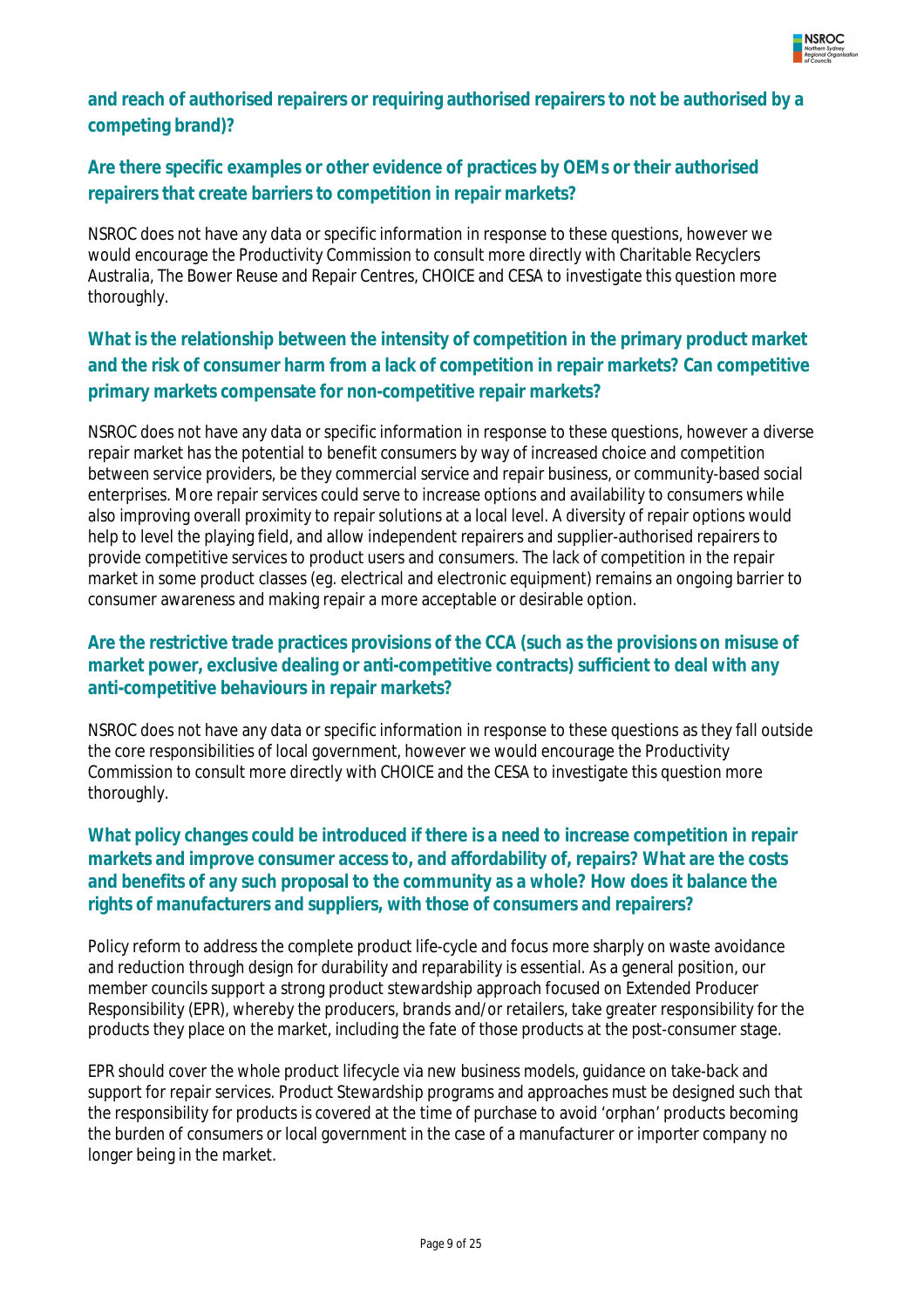

Policy changes that incorporate specific product stewardship requirements for durability and reparability should be designed into schemes and programs for specific products classes. This should include clear allocation of responsibilities for specific outcomes to manufacturers, brands and retails, not unlike the EU Ecodesign Directive and aspects of the French Durability Index.

Policies, regulations and standards that help to remove unnecessary barriers protecting IP should also be considered, especially where these improve access to service manuals, specialised tools, spare parts, wiring diagrams, and diagnostic software. Uncomplicated availability of such items, without a costpenalty will enable and encourage a more competitive repair market.

Economic measures could also be applied to stimulate increased repair activity. For example, the removal of GST on repair services and spare parts for product classes prone to planned obsolescence or unnecessary early disposal, could encourage the uptake of greater repair activity. This is not inconsistent with similar measures used in Sweden where appliance repair costs qualify as a tax deduction. While the cost of such measures may reduce overall GST impacts, the benefits would result in greater repair activity over replacement, and the associated reduction of waste to landfill, noting the World Economy Forum article<sup>2</sup>:

*"To combat its 'throwaway consumer culture', Sweden has announced tax breaks on repairs to clothes, bicycles, fridges and washing machines. On bikes and clothes, VAT has been reduced from 25% to 12% and on white goods consumers can claim back income tax due on the person doing the work. The incentives are intended to reduce the environmental impact of the things Swedes buy."*

#### *Information request 5*

#### **To what extent do current IP laws already facilitate repairs by consumers or independent third parties (e.g. the spare parts defence under the Design Act)? Are there any aspects of IP laws where consumers' rights with respect to repairs are uncertain?**

NSROC does not have any data or specific information in response to these questions as they fall outside local government's core responsibilities, however we would encourage the Productivity Commission to consult more directly with Charitable Recyclers Australia, The Bower Reuse and Repair Centres, CHOICE and CESA to investigate this question more thoroughly.

 $\overline{\phantom{a}}$ **2 'Sweden is paying people to fix their belongings instead of throwing them away'. World Economic Forum,**  https://www.weforum.org/agenda/2016/10/sweden-is-tackling-its-throwaway-culture-with-tax-breaks-on-repairs-will-it-work/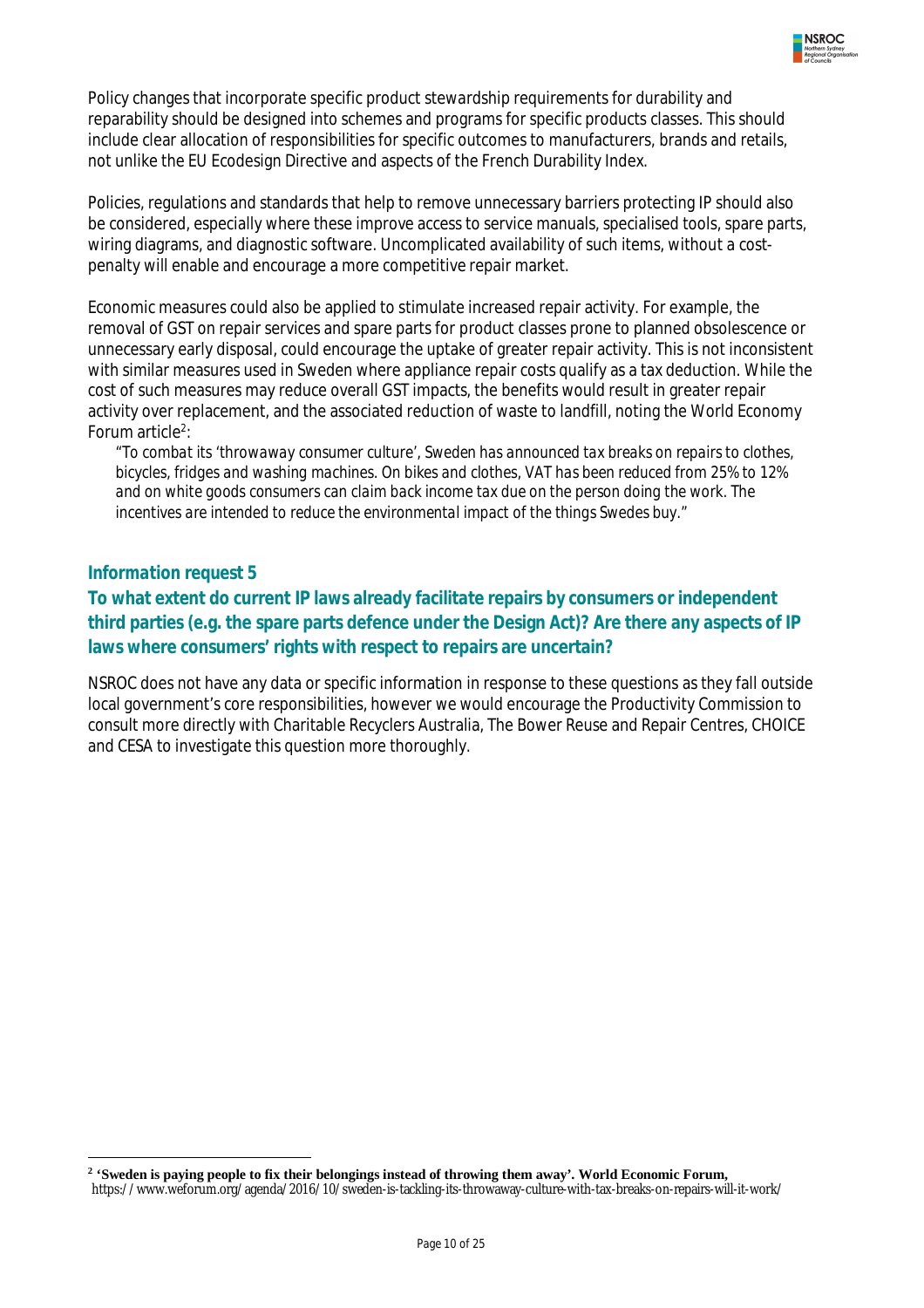

**Do current IP protections (e.g. intellectual property rights, technological protection measures, end-user licencing agreements) pose a significant barrier to repair in Australia? If yes, please comment on any or all of the following:**

 **Specific IP protections that prevent consumers from sourcing competitive repairs and/or inhibit competition in repair markets**

Some manufacturers and brands void product warranties if repairs are conducted by 'unauthorised' repairers, including consumers.

**Types of products or repair markets these barriers mainly affect**

Consumer electronics, household appliances and automotive are often cited as examples where barriers exist eg. <u>Apple</u>,<sup>3</sup> LG<sup>4</sup>.

 **Impacts of these barriers on third party repairers and consumers (e.g. financial cost, poorer quality repairs)**

The impacts of these barriers can include consumers choosing to pay for potentially higher cost services/repairs by 'authorised' repairers or risk the cancellation of their product warranty. Access to the necessary information, tools or equipment by third-party repairers is constrained, which in turn limits their ability to deliver the necessary service to a high standard. The Australian Automotive Aftermarket Association has been active in this space and would be a useful source of data and insights. More information here: https://www.aaaa.com.au/industryadvocacy/choice-of-repairer/automotive-right-to-repair-law-another-step-closer/

# **In what ways might government facilitate legal access to embedded software in consumer and other goods for the purpose of repairs? What are the pros and cons of these approaches?**

NSROC does not have any data or specific information on this issue as it falls outside the core responsibilities of local government. While the Commonwealth Government can create legislation and regulation to make software accessible to repair businesses and self-repairers, it is likely that manufacturers, OEMs and brands would seek to retain ownership of their IP, be it in software or hardware.

The overall objective for Government should be to the identify barriers to repair and co-design solutions with all affected stakeholders to deal with the complexity of embedded software and how it must not be used to inhibit, constrain or discourage safe and cost-effective repair.

#### *Information request 6*

 $\overline{a}$ 

#### **What evidence is there of planned obsolescence in Australian product markets? Do concerns about planned obsolescence principally relate to premature failure of devices or in them being discarded still working when more attractive products enter the market?**

The vast majority of everyday electrical and electronic products (eg. computers, appliances, power tools, cameras) are manufactured for global markets with typically minor tweaks and adjustments to ensure compliance with country-specific laws, regulations and standards. Therefore whatever is designed and manufactured for the Australian market is not dissimilar to what is produced for other countries/markets.

<sup>3</sup> Apple Repair Terms and Conditions, https://www.apple.com/au/legal/sales-support/terms/repair/generalservice/servicetermsen/

<sup>4</sup> LG Warranty information, https://www.lg.com/au/support/warranty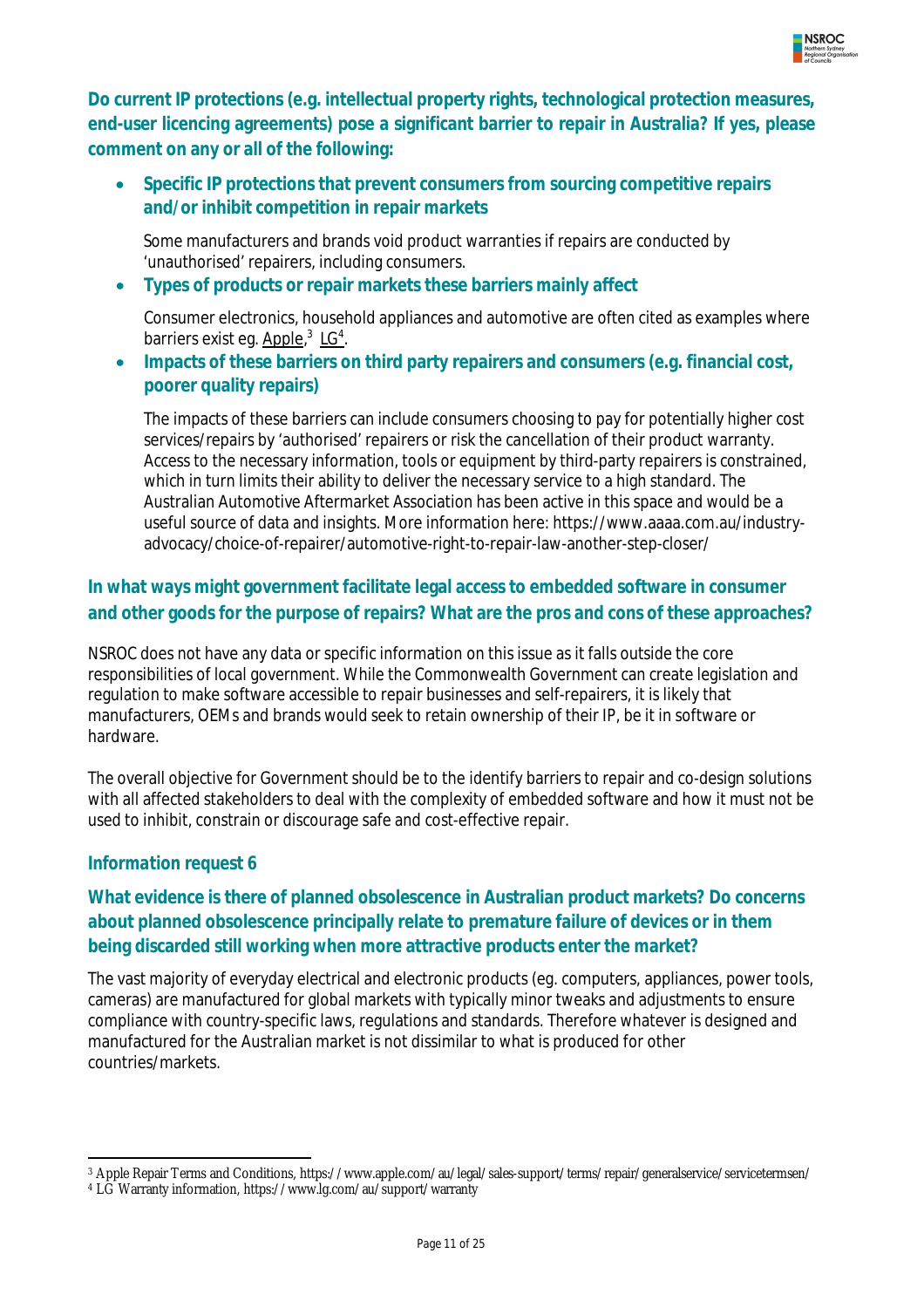

The literature and commentary on planned and premature obsolescence highlights the many forms of planned obsolescence. The Durability Matters website in their article Built To Fail: 7 Examples Of Planned Obsolescence<sup>5</sup> describes four broad headings:

- contrived durability
- software updates
- perceived obsolescence
- and prevention of repair

Lawsuits, academic research and considerable media coverage<sup>6</sup> highlights examples and case studies of planned obsolescence taking place. The Phoebus cartel of light bulb manufacturing companies in 1920 describe how producers colluded to artificially reduce the lifespan and increase sales.<sup>7</sup> In addition, policy reforms and regulatory interventions such as the EU Ecodesign Directive and the French Durability Index also respond to the need to maximise durability and reparability at the product design stage.

NSROC acknowledges that a healthy and competitive market will result in continual improvements in technology, especially with electrical and electronic products, however this may also result in increased consumption and potential disposal of 'outdated' items. Aggressive sales-driven advertising and marketing campaigns play a key role in stimulating new product purchases, upgrades and trade-ins, even when products remain functional and serviceable. A requirement to provide consumers with expected product life and reparability information could help mitigate this impact and increase the likelihood of further use of the item or its resale.

#### **How can the Commission distinguish between planned product obsolescence and the natural evolution of products due to technological change and consumer demand?**

NSROC does not have any data or specific information in response to this question, however we direct the Productivity Commission to Professor Tim Cooper who is responsible for leading research in the fields of sustainable design and sustainable consumption at Nottingham Trent University. He initiated the biennial PLATE (Product Lifetimes and the Environment) conferences and is editor of Longer Lasting Products (Routledge, 2010). More information about Professor Cooper's research and publications can be found here: https://www.ntu.ac.uk/staff-profiles/architecture-design-built-environment/tim-cooper

#### **How does planned obsolescence affect repairers, consumers and the broader community in Australia?**

The impacts and issues resulting from planned obsolescence are diverse, and affect different stakeholders in different way across different product classes. The impacts can be both positive and negative, however waste to landfill, e-waste contamination and the need for consumers to continually upgrade or replace products could be seen by many in the community as outweighing the advantages and benefits of constantly purchasing new products.

NSROC acknowledges the wider economic and social benefits associated with the development, commercialisation and uptake of new technologies, products and services, however community and consumer expectations are demanding meaningful attention to product-related environmental performance and corporate social and environmental responsibility.

 $\overline{\phantom{a}}$ <sup>5</sup> Built To Fail: 7 Examples Of Planned Obsolescence on Durability Matters website. Updated January 2021, https://durabilitymatters.com/planned-obsolescence/

<sup>6</sup> Media coverage related to planned obsolescence: https://www.sbs.com.au/news/apple-faces-lawsuits-over-slow-iphones https://www.be.unsw.edu.au/news/truth-behind-planned-obsolescence-product-design

<sup>7</sup> Phoebus Cartel 2.0 Gets DOE to Roll Back Lightbulb Efficiency Standards. February 2021,

https://www.treehugger.com/phoebus-cartel-gets-doe-rollback-lightbulb-efficiency-standards-4854924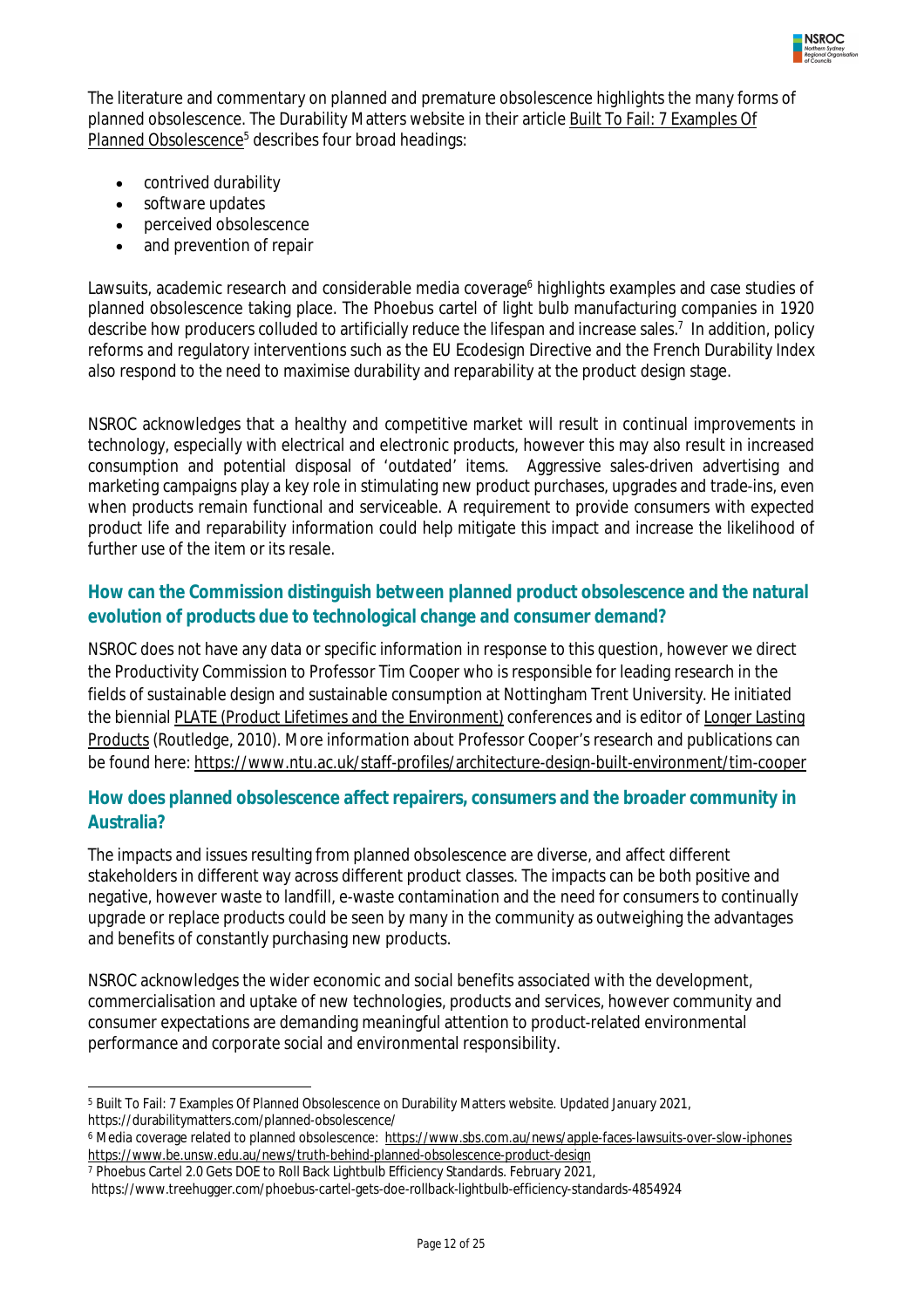

NSROC believes that economic, social and environmental outcomes can be collectively achieved without the need to elevate any single element to a priority. Decoupling of economic growth and environmental degradation should be pursued despite the complexity of doing do. Manufacturers, brands and retailers can do much more to enable the production and consumption of more durable and reparable products, without compromising business success.

#### **What measures do governments currently use to prevent planned obsolescence or mitigate its effects (in Australia and overseas)? How effective are these measures?**

Most State Governments in Australia have developed or are implementing circular economy policies and programs that call-out greater attention to repair, reuse and product durability.

The recently enacted Commonwealth Recycling and Waste Reduction Act 2020 features the relevance of repair, reuse and design for durability in its objects and subclauses. Local government needs to be part of the conversation about the Right to Repair given its key role in managing waste and post-consumer products; and that repair and reuse feature at the top of the waste management hierarchy.

At a Federal level, the Australian Government's response to the *Review of the Product Stewardship Act 2011* (July 2020), made specific recommendations with the aim/intent of continuing to apply product stewardship as an essential policy tool for transitioning to a circular economy (recommendation #1). Additional noteworthy recommendations accepted in the *Review of the Product Stewardship Act 2011*  with implications for durability and reparability include the following:

- Recommendation #8 Broaden the objects of the Act to include product design improvements related to durability, reparability, re-usability and recyclability.
- Recommendation #16 Consider options to broaden the focus of the NTCRS to address the full product life cycle in line with the objectives of the Product Stewardship Act.
- Recommendation #24 Develop a policy position for the NTCRS on re-use before the next review.

Other government measures to help address planned obsolescence include the following:

- $\bullet$  Ecodesign Package of Measures European Union<sup>8</sup>
- Reparability Index France<sup>9</sup>

 $\overline{a}$ 

- Reduced VAT on 'small repair services for bikes, clothes and shoes Austria<sup>10</sup>
- **•** Repair Bonus funding 50% of repair cost Austria<sup>11</sup>
- $\bullet$  Tax breaks for appliance repairs by technicians in their home Sweden.<sup>12</sup>

<sup>8</sup> EU Ecodesign Package of Measures, https://ec.europa.eu/commission/presscorner/detail/en/QANDA\_19\_5889

<sup>9</sup> French Reparability Index, https://repair.eu/news/french-repairability-index-what-to-expect-in-january/

<sup>10</sup> Austria makes repair more affordable, https://repair.eu/news/austria-makes-repair-more-affordable/

<sup>11</sup> Austria makes repair more affordable, https://repair.eu/news/austria-makes-repair-more-affordable/

<sup>12</sup> Right to Repair is blossoming all over Europe, https://repair.eu/news/right-to-repair-is-blossoming-all-over-europe/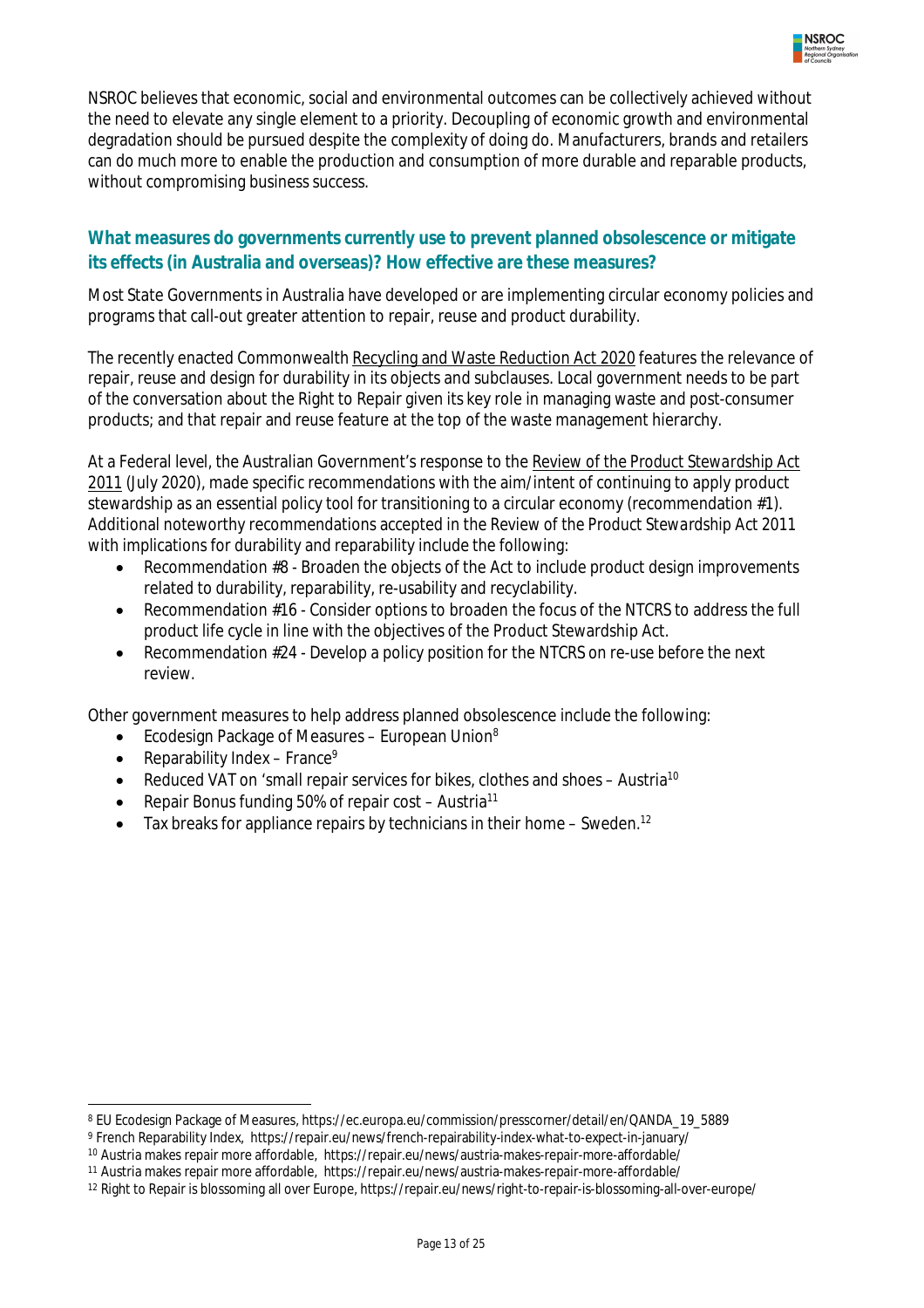

#### **What are the benefits, costs and risks of Australia adopting measures similar to those currently used overseas, such as product design standards and reparability ratings?**

Benefits may include:

- Reduced waste to landfill through reduced disposal of reparable items.
- Product life extension and reuse through increased repair activity.
- Better informed decision making through increased consumer and user awareness.
- Consumer empowerment through community based repair cafes and tool libraries.
- Increased producer and retailer responsibility for products placed on the market.
- Increased producer and retailer accountability for difficult-to-repair products.
- Contribute to achieving a circular economy by prolonging the life of products, components and materials.

Costs may include:

- Developing and administering measures and associated policies, programs, regulations and standards, including consumer and industry education and information campaigns.
- Establishing government departments/divisions/commission to undertake technical assessment work to scale/rate products prior to sale.
- Monitoring, auditing and enforcement activities to manage compliance with measures.
- Education of consumers on how best to arrange/undertake repairs.

#### **Do consumers have access to good information about durability and reparability when making purchases? If not, how could access to information be improved?**

While some information exists, it is limited and typically only available to paying subscribers. As one of Australia's major consumer advocacy organisations, CHOICE provides various surveys, reviews and articles about durability, reparability and reliability. Online reviews published by CHOICE are available to subscribers and can provide useful information ahead of making purchases.

Existing consumer information and labelling for energy and water efficiency are well established in Australia and provide a framework and platform for also addressing reparability and durability. Administered by the Australian Government, both the Water Efficiency Labelling and Standards Scheme, and the Energy Rating Label could be expanded as a very practical consumer-friendly measure to communicate information about reparability and/or durability, similar to the French Reparability Index.

NSROC would strongly encourage the Productivity Commission to examine the Australian energy and water efficiency labelling schemes with a view to including a reparability metric. The benefit of building on existing initiatives provides cost savings, expertise and a rapid pathway to policy reform in a very practical way. Pre-existing industry knowledge of the schemes by manufacturers, brands and retailers, is also a benefit because systems and standards would be more readily understood. However, while the metric helps the decision to buy reparable items, it needs to be supported by information readily available when a repair is required.

More detailed information about both these schemes and how they operate can be found here: Energy Rating Label: https://www.energyrating.gov.au/label Water Efficiency Labelling: https://www.waterrating.gov.au/

From a local government perspective, the guidance and information from State Government agencies and departments responsible for waste management, also needs expansion and improvement. While there is extensive community education, information and funding opportunities for recycling postconsumer materials, there is little if any practical information for consumers about the top half of the waste management hierarchy and what consumers and businesses can and should do to extend product life through repair. Ensuring that repair and reuse initiatives are given a much higher funding priority through State Government grant programs would be a straightforward yet productive step.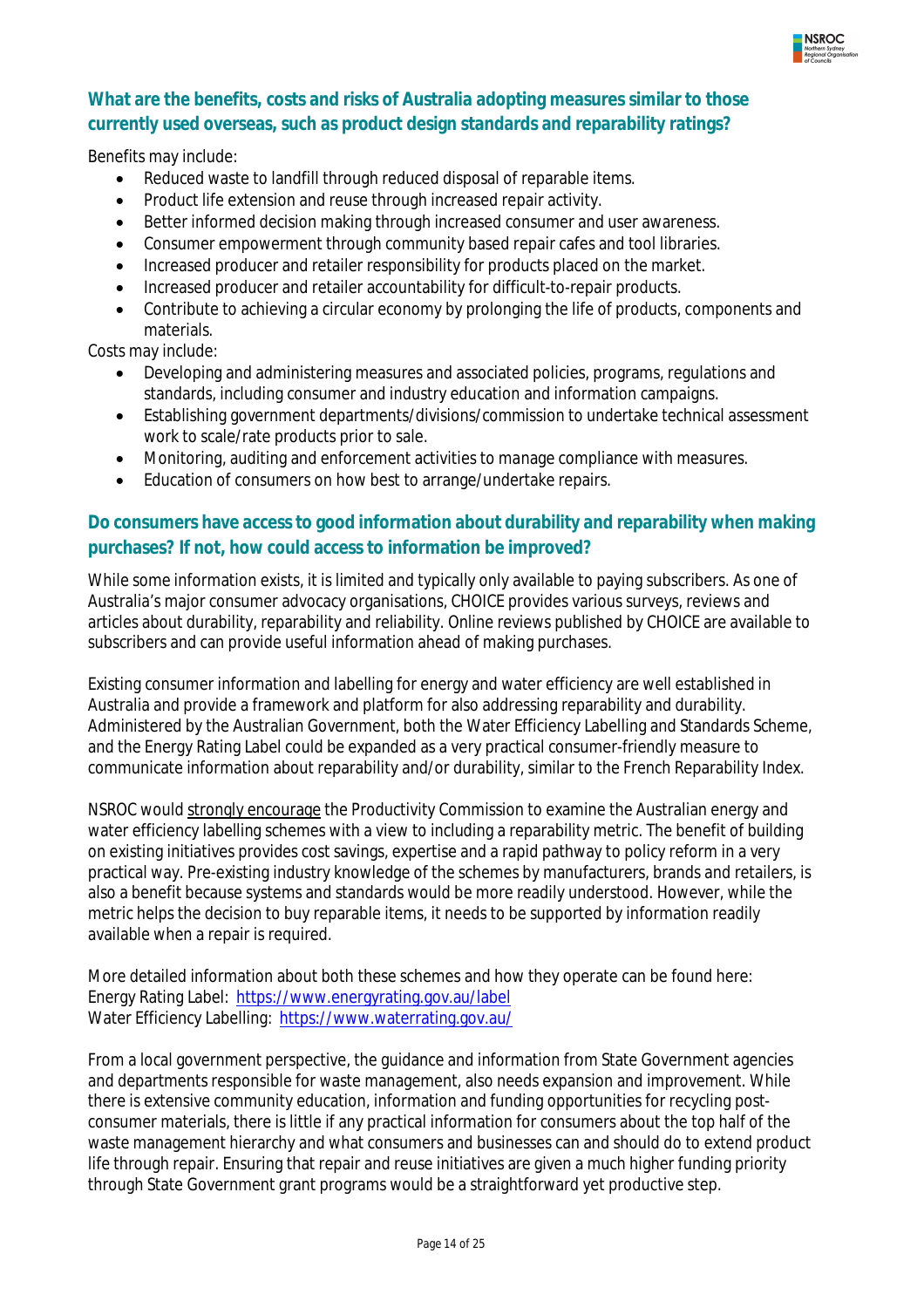

# *Information request 7* **What data are available on the amount of e-waste generated in Australia?**

The most detailed and current information about the amount of e-waste generated in Australia is associated with post-consumer televisions, computer equipment, IT accessories, mobile phones, batteries and photovoltaic systems. These are the product classes that have received the most attention in Australia in terms of recycling end-of-life materials.

The Productivity Commission should review the following sources of more detailed information which feature market studies and annual reports on performance including volumes of product collected and materials recycled:

- NTCRS: https://www.environment.gov.au/protection/waste/product-stewardship/productsschemes/television-computer-recycling-scheme/coreg-arrangements
- MobileMuster: https://www.environment.gov.au/protection/waste/productstewardship/products-schemes/mobilemuster
- Batteries: https://batteryrecycling.org.au/resources/study-into-market-share-and-stocks-andflows-of-handheld-batteries-in-australia/
- Photovoltaic systems: https://www.sustainability.vic.gov.au/About-us/Research/Solar-energysystem-lifecycles

Data on other categories of e-waste such as small appliances, major appliances and whitegoods, power tools, scientific and medical equipment, toys and hobby equipment and various consumer electronics devices other than televisions, is either very limited or non-existent. Import data exists on new products, however this is held by relevant industry associations and market research firms such as IBIS and Infomark.

From a local government perspective, some of NSROC's member councils operate Community Recycling Centres which accept domestic quantities of NTCRS e-waste. While some data is available on volume, these figures are more effectively described and communicated via the NTCRS annual reports<sup>13</sup> from each of the co-regulatory arrangements. Some of our member councils also collect small/portable ewaste items and small electrical items not covered by the NTCRS.

As a snapshot one of our member councils provided the following data:

- *In the FY19-20 one council collected 505kg of mobile phones through its Mobile Muster program.*
- *477 tonnes of e-waste between 2017-2020 with approximate breakdowns as follows:*

| Item                       | %   |
|----------------------------|-----|
| Desktops/PCs               | 14% |
| Stereo/Hifi                | .5% |
| Laptop                     | 2%  |
| VCRs/DVD players           | .5% |
| Laser printers             | 9%  |
| CRT monitors               | 25% |
| Small household items      | .3% |
| <b>Flatscreen monitors</b> | 37% |

 $\overline{a}$ <sup>13</sup> NTCRS Annual Reports, https://www.environment.gov.au/protection/waste/product-stewardship/products-schemes/televisioncomputer-recycling-scheme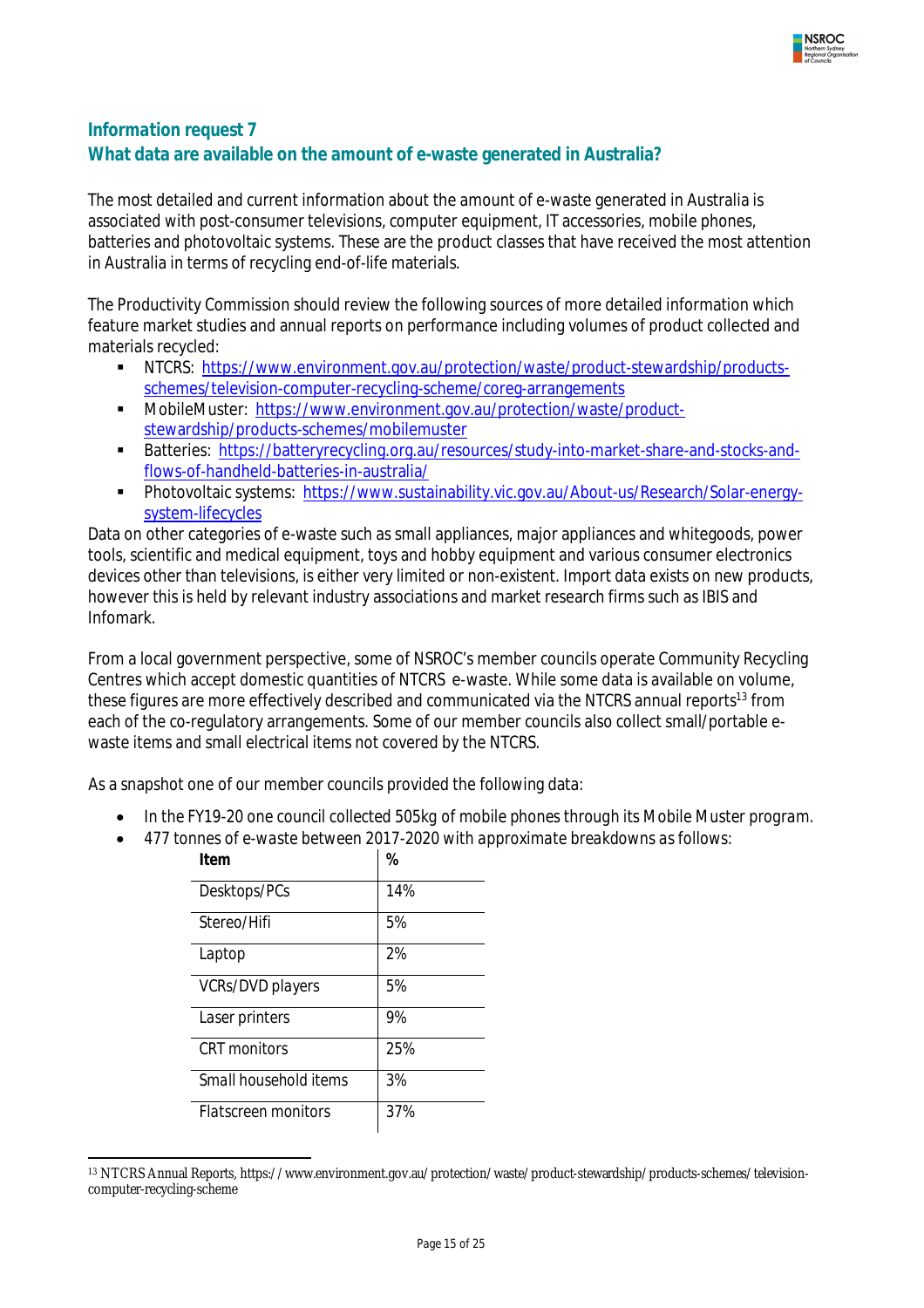

#### **How does hazardous e-waste compare to hazardous general waste in its prevalence and risks? Is there merit in distinguishing between hazardous e-waste and non-hazardous e-waste? And if so, how could this be done in practice?**

State EPAs and the Commonwealth Department of Agriculture, Water and the Environment are the most appropriate sources of information on hazardous waste, its presence in specific product classes and the relevant regulatory instruments applied.

It is important to note that many categories of e-waste can contain hazardous and/or toxic substances that may harm human health and the environment. The presence of heavy metals, persistent organic pollutants and dioxins has been well documented in the literature and by key research groups and agencies working on e-waste related issues and impacts.<sup>14</sup>

The recently published Global E-Waste Monitor 2020 provides a global perspective with regional statistics. It describes "quantities, flows and the circular economy potential", and includes relevant data on hazardous substances in e-waste. 15

From a local government/NSROC perspective, domestic e-waste is not typically treated as hazardous because the substances remain contained inside the equipment during the collection process. The exception may be if the collection occurred as part of a Council's kerbside clean up during wet weather depending on the susceptibility of the material to leaching in that situation.

As a general rule, all e-waste should be considered as a problematic waste stream that may contain hazardous substances. Establishing which types of e-waste are hazardous or non-hazardous is a major exercise requiring considerable resources from government and industry to identify and categorise prevalence and risks at any given point in time. It is also a misdirected method given the growing importance of applying a strong product stewardship approach across all products classes.

Most importantly, NSROC believes that all electrical and electronic products placed on the market should be accompanied by a consumer-friendly stewardship program that does not leave the economic burden of managing e-waste with local government and the general community. The focus on 'tonnes or toxics' is increasingly outdated and does not reflect a progressive or truly sustainable approach to managing the complete life-cycle of manufactured goods, including electrical and electronic products, which should consider designing out waste, increased reusability and a broader range of disposal options.

#### **What estimates are available on the costs of e-waste disposal on the environment, human health and social amenity, in Australia and internationally? How do the impacts differ by disposal type, or by the type of product or hazardous material?**

NSROC encourages the Productivity Commission to consider the recently published Global E-Waste Monitor 2020 which provides a global perspective with regional statistics. It describes "quantities, flows and the circular economy potential", and includes relevant data on hazardous substances in e-waste. 16 . The Commission should also consider the research and advocacy activities conducted by the Basel Action Network and the Silicon Valley Toxics Coalition. More details here:

- Basel Action network: https://www.ban.org/
- Silicon Valley Toxics Coalition: https://svtc.org/

 $\overline{a}$ <sup>14</sup> E-waste: A Global Hazard. By Devin N. Perkins, Marie-Noel Brune Drisse, Tapiwa Nxele, Peter D. Sly in Annals of Global Health, November 2014, https://doi.org/10.1016/j.aogh.2014.10.001

<sup>15</sup> Global E-waste Monitor 2020, http://e-wastee-wastemonitor.info/

<sup>16</sup> Global E-waste Monitor 2020, http://e-wastee-wastemonitor.info/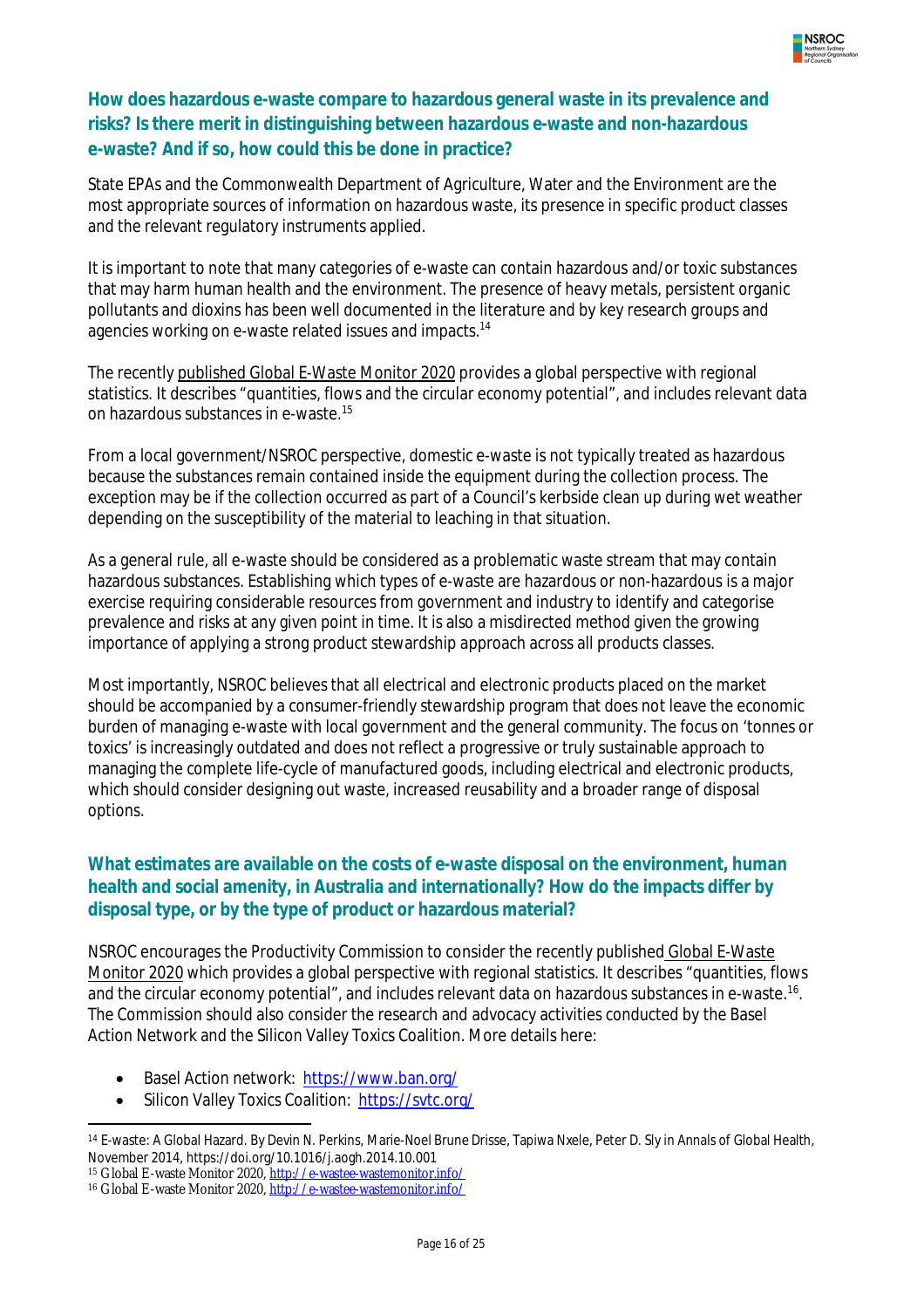

#### **How much of Australia's e-waste is shipped overseas for recycling? Is there evidence of circumstances where this creates problems for recipient countries?**

NSROC suggests that the Productivity Commission review the research and advocacy activities conducted by the Basel Action Network and the Silicon Valley Toxics Coalition (contact details above). The Basel Action Network has conducted several projects related to the transboundary movement of ewaste, some of which have included GPS tracking of e-waste exported from Australia. Also relevant is that in Australia, there is currently a lack of well-developed end-markets for materials liberated from ewaste with most of the high value components such as printed circuit boards being exported overseas for more elaborate processing to extract precious metals and other materials/substances.

Logistics associated with the collection, aggregation and transport of e-waste is another major cost item in Australia which enables (and incentivises) landfilling and illegal dumping of e-waste. It also results in reduced activity further up the waste management hierarchy for electrical and electronic equipment that might be repaired and reused. The SMART Centre at the UNSW has developed a micro-factory to dismantle some types of e-waste which could be transported to regional centres where e-waste has been aggregated.<sup>17</sup>

# **What are Australia's current policy settings for managing the potential environmental and health effects of e-waste (such as landfill bans, the National Television and Computer Recycling Scheme or Mobile Muster)? Are these policy settings broadly right — that is, are they proportional to the impacts of e-waste on the community?**

At a Federal level, the Australian Government's response to the *Review of the Product Stewardship Act 2011* (July 2020), made specific recommendations with the aim/intent of continuing to apply product stewardship as an essential policy tool for transitioning to a circular economy (recommendation #1). Additional noteworthy recommendations accepted in the *Review of the Product Stewardship Act 2011*  with implications for durability and reparability include the following:

- **•** Recommendation  $# 6$  Improve community support for, awareness of and engagement in product stewardship schemes.
- Recommendation #8 Broaden the objects of the Act to include product design improvements related to durability, reparability, re-usability and recyclability.
- Recommendation #15 Assess the feasibility of expanding the NTCRS to include electronic and electrical equipment products.
- Recommendation #16 Consider options to broaden the focus of the NTCRS to address the full product life cycle in line with the objectives of the Product Stewardship Act.
- Recommendation #24 Develop a policy position for the NTCRS on re-use before the next review.

Depending on how these recommendations are pursued, developed and implemented, they have direct and indirect implications for local government in its role as a manager of Municipal Solid Waste, as opportunities, enablers, and/or ongoing barriers.

# **How can a right to repair policy further reduce the net costs of e-waste in Australia, and would such an approach be an effective and efficient means of addressing the costs of e-waste to the community?**

A Right to Repair policy in Australia would contribute to a more effective and efficient means of addressing the costs of e-waste to the community in various ways. Repair and reuse for electrical and

 $\overline{\phantom{a}}$ <sup>17</sup> https://newsroom.unsw.edu.au/world-first-e-waste-microfactory-launches-unsw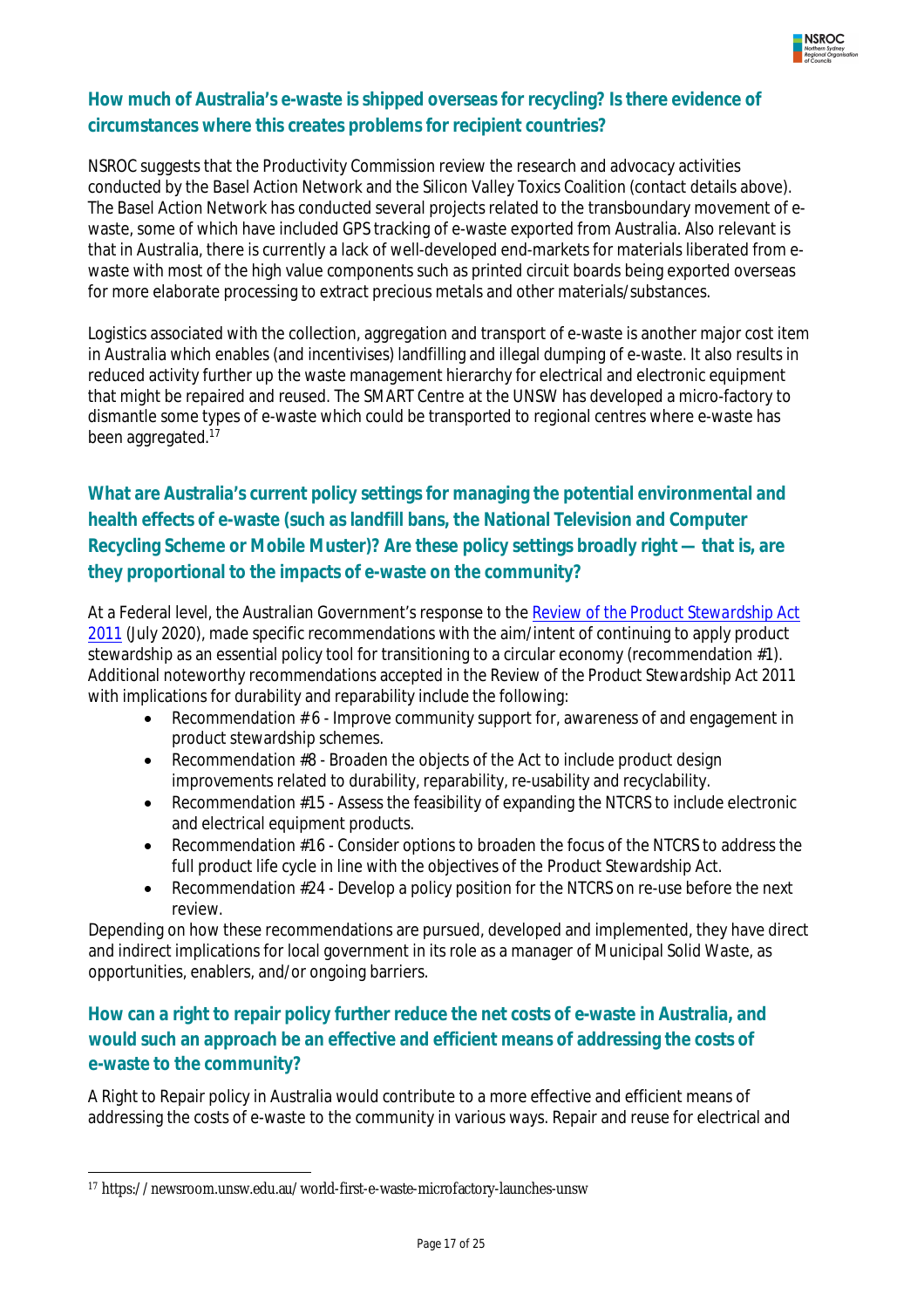

electronic equipment represents a preventative measure to dealing with e-waste as opposed to being a downstream ameliorative measure such as materials recycling.

Design for durability, repair and reuse can be seen as the 'first responders' when considering solutions and preventative measures that can avoid and reduce e-waste. Indeed design for durability and reparability are explicit 'preventative' measures that aim to design-out waste from the outset and therefore underscore one of the key principles of what constitutes a circular economy, and the significant impact that design can have on keeping products going longer, and materials circulating in the economy.

There are potentially more jobs associated with repair and reuse than recycling; there are costs savings to consumers; there are new business opportunities for the repair industry and social enterprise; there is a more equitable and appropriate allocation of environmental responsibility to those who produce and consume electrical and electronic equipment; there is a cost saving to local government in not having to carry as much of the economic burden of managing e-waste; and there is an opportunity for manufacturers and brands to develop new business models and products that are designed for durability and reparability.

The relevance of repair to local government talks directly to the waste management hierarchy and the opportunities that exist in the top half of the hierarchy (avoidance and reduction through reuse and repair), as opposed to the bottom half and its focus on collecting and processing end-of-life products for materials recovery, as well as safe treatment and disposal. These outcomes represent a more effective and efficient means of managing electrical and electronic equipment from a life-cycle perspective.

The increasing number of community-based Repair Cafés nationwide is also testament to the growing appetite for repair and reuse by households. The Bower Reuse and Repair Centre further highlights this appetite and its relevance at a local government level. In short, parts of the community are eager to keep their products going longer and maintain control over this process in a very practical way, be it for waste avoidance/reduction reasons, cost savings or lifestyle considerations.

#### *Information request 8*

#### **What policy reforms or suite of policies (if any) are necessary to facilitate a 'right to repair' in Australia?**

The Commission could investigate the following suite of reforms, programs and measures:

- **•** Ecodesign Package of Measures European Union<sup>18</sup>
- Reparability Index France<sup>19</sup>
- Reduced VAT on 'small repair services for bikes, clothes and shoes Austria<sup>20</sup>
- Repair Bonus funding 50% of repair cost Austria<sup>21</sup>
- $\bullet$  Tax breaks for appliance repairs by technicians in their home Sweden<sup>22</sup>

The Commonwealth Recycling and Waste Reduction Act 2020 also has the ability to enable, encourage and require greater attention to a right to repair.

 $\overline{a}$ <sup>18</sup> EU Ecodesign Package of Measures, https://ec.europa.eu/commission/presscorner/detail/en/QANDA\_19\_5889

<sup>19</sup> French Reparability Index, https://repair.eu/news/french-repairability-index-what-to-expect-in-january/

<sup>20</sup> Austria makes repair more affordable, https://repair.eu/news/austria-makes-repair-more-affordable/

<sup>21</sup> Austria makes repair more affordable, https://repair.eu/news/austria-makes-repair-more-affordable/

<sup>&</sup>lt;sup>22</sup> Right to Repair is blossoming all over Europe, https://repair.eu/news/right-to-repair-is-blossoming-all-over-europe/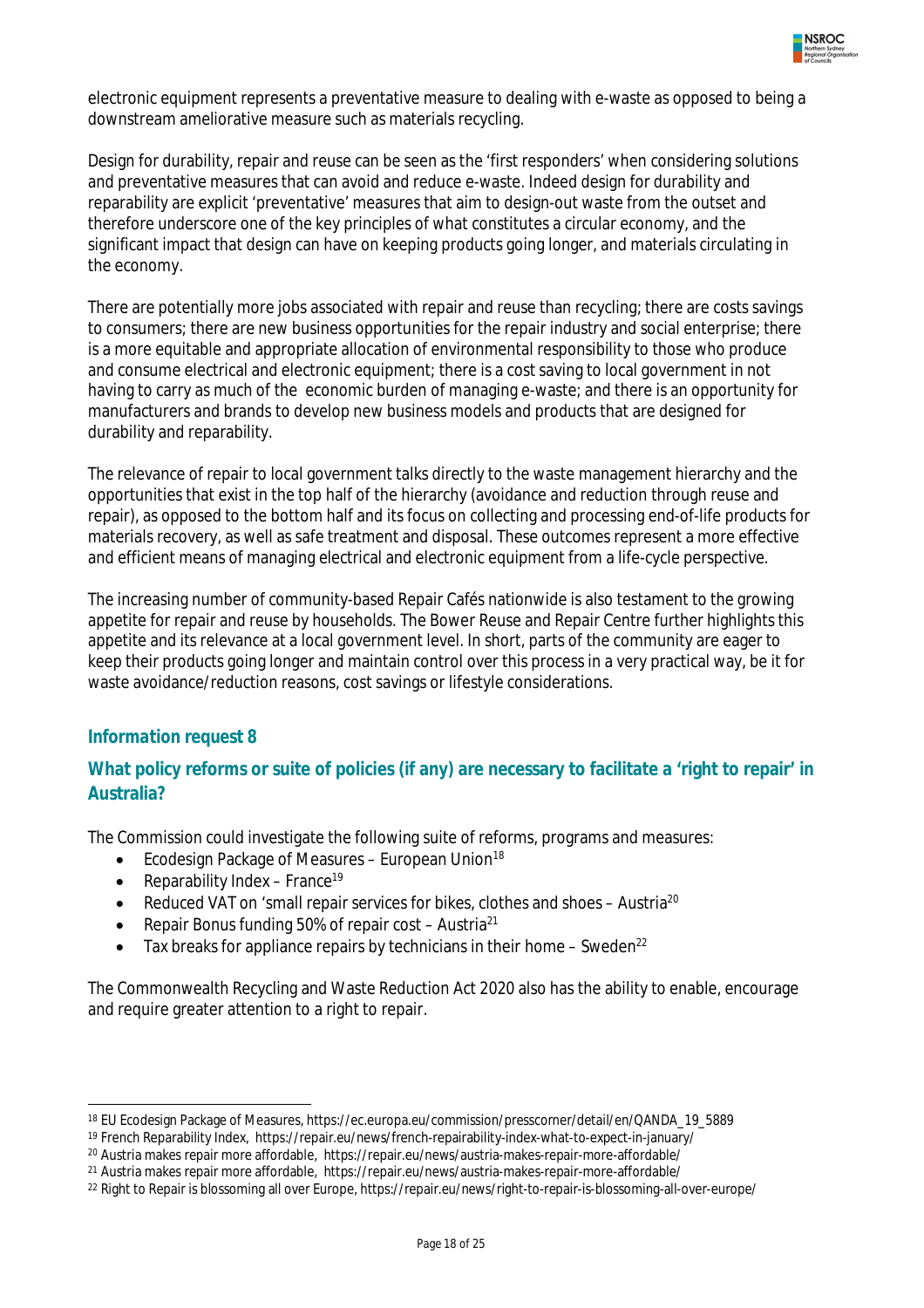![](_page_20_Picture_0.jpeg)

#### **Are there any other barriers to repair and/or policy responses that the Commission should consider?**

A range of barriers to repair and/or policy responses should be considered by the Commission, including:

- The potency and impact of advertising and marketing campaigns that encourage consumers to purchase, upgrade, trade-in and acquire new products, even when existing products remain functional and fit-for-purpose. The prevalence of cheaper (possibly mass produced) items can make repairs seem expensive.
- Resistance from manufacturers, brands and retailers to promote or encourage higher levels of repair, on the basis that this might affect overall throughput of new product.
- Resistance from manufacturers, brands and retailers to promote or encourage higher levels of repair, on the basis that product safety and liability may be impacted from unsafe self-repair or poor quality professional repair services.
- Resistance from manufacturers, brands and retailers to promote or encourage higher levels of repair, on the basis of IP theft and related commercial sensitivities.
- Resistance from some policy-makers concerned about safety issues associated with self-repair and/or quality of repair industry services.

A Right to Repair is essentially an option not an obligation for a consumer. If data, case studies and demand exists to show that the greater community good is obtained by repair rather than replacement, that evidence should be presented and promoted.

# **Are there other international policy measures or proposals that the Commission should consider as part of this inquiry?**

See list above and below but also refer to responses under other questions.

- EU Ecodesign measures https://ec.europa.eu/commission/presscorner/detail/en/QANDA\_19\_5889
- USE OF ECONOMIC INSTRUMENTS AND WASTE MANAGEMENT PERFORMANCES Final Report 10 April 2012 Contract ENV.G.4/FRA/2008/0112 https://ec.europa.eu/environment/waste/pdf/final\_report\_10042012.pdf
- European Commission. 2012. Life cycle indicators framework: development of life cycle based macro-level monitoring indicators for resources, products and waste for the EU-27. European Commission, Joint Research Centre, Institute for Environment and Sustainability https://eplca.jrc.ec.europa.eu/uploads/LCindicators-framework.pdf
- COOLPRODUCTS DON'T COST THE EARTH https://mk0eeborgicuypctuf7e.kinstacdn.com/wpcontent/uploads/2019/09/Coolproducts-briefing.pdf
- France Indice de réparabilité pour les produits électriques et électroniques (French) http://www.consultations-publiques.developpement-durable.gouv.fr/indice-de-reparabilitepour-les-produits-a2178.html
- Austrian Draft Budgetary Plan 2021 (p.15) https://ec.europa.eu/info/sites/info/files/economyfinance/2021\_dbp\_at\_en.pdf

#### **Conclusion**

NSROC sees repair as an important activity with diverse social, economic and environmental benefits, when carried out in compliance with relevant safety standards, policies and regulations. While a consumer's choice to repair is outside local government's direct sphere of influence, having the opportunity for such repairs can keep resources productive for longer and reduce the amount of municipal waste generated.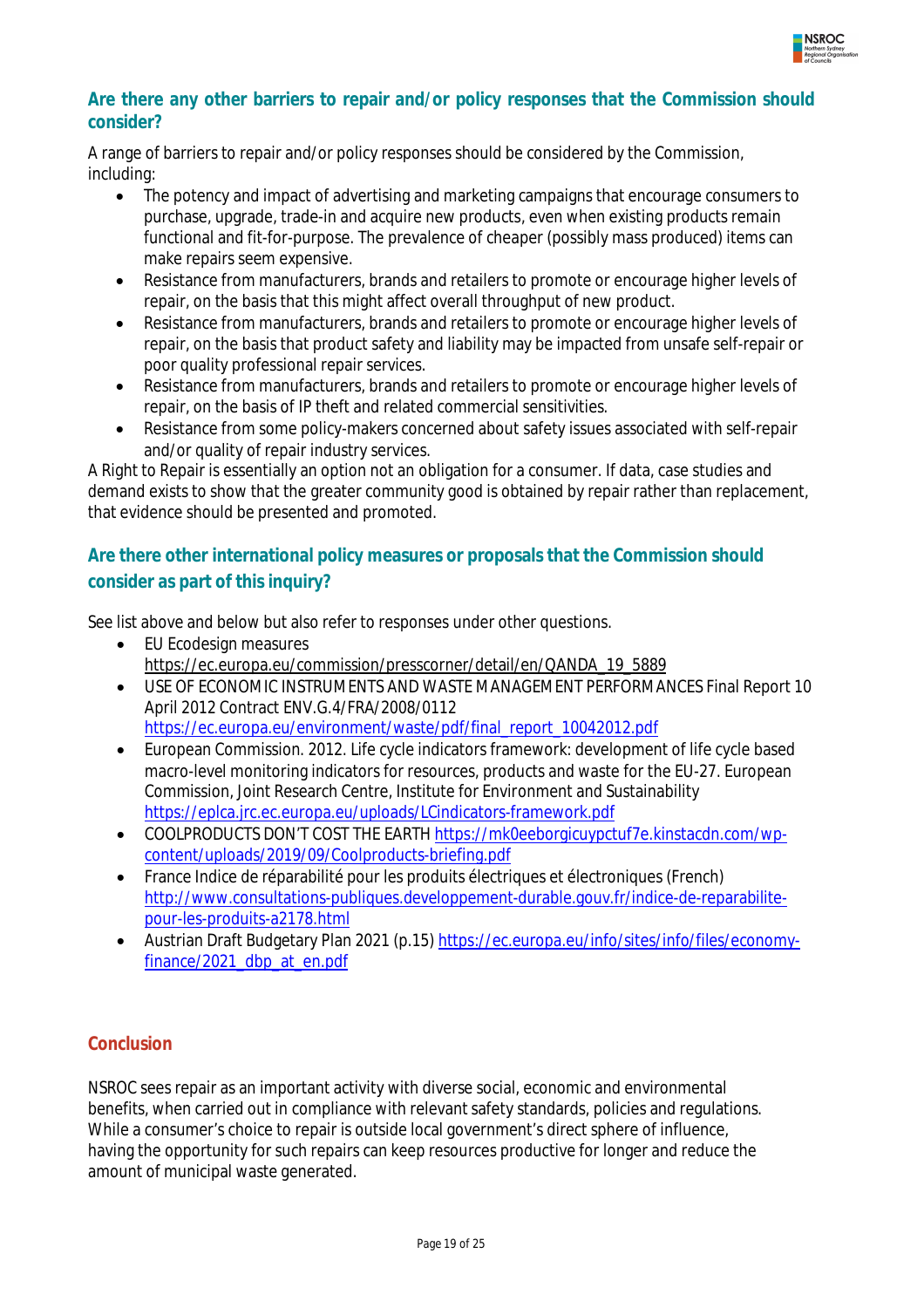![](_page_21_Picture_0.jpeg)

There are potentially more jobs associated with repair and reuse than recycling; there are costs savings to consumers; there are new business opportunities for the repair industry and social enterprise; there is a more equitable and appropriate allocation of environmental responsibility to those who produce and consume electrical and electronic equipment; there is a cost saving to local government in not having to carry as much of the economic burden of managing e-waste; and there is an opportunity for manufacturers and brands to develop new business models and products that are designed for durability and reparability.

We congratulate the Productivity Commission on providing the Issues Paper and trust that you will find our suggestions for further consideration and investigation helpful in developing your future recommendations to government.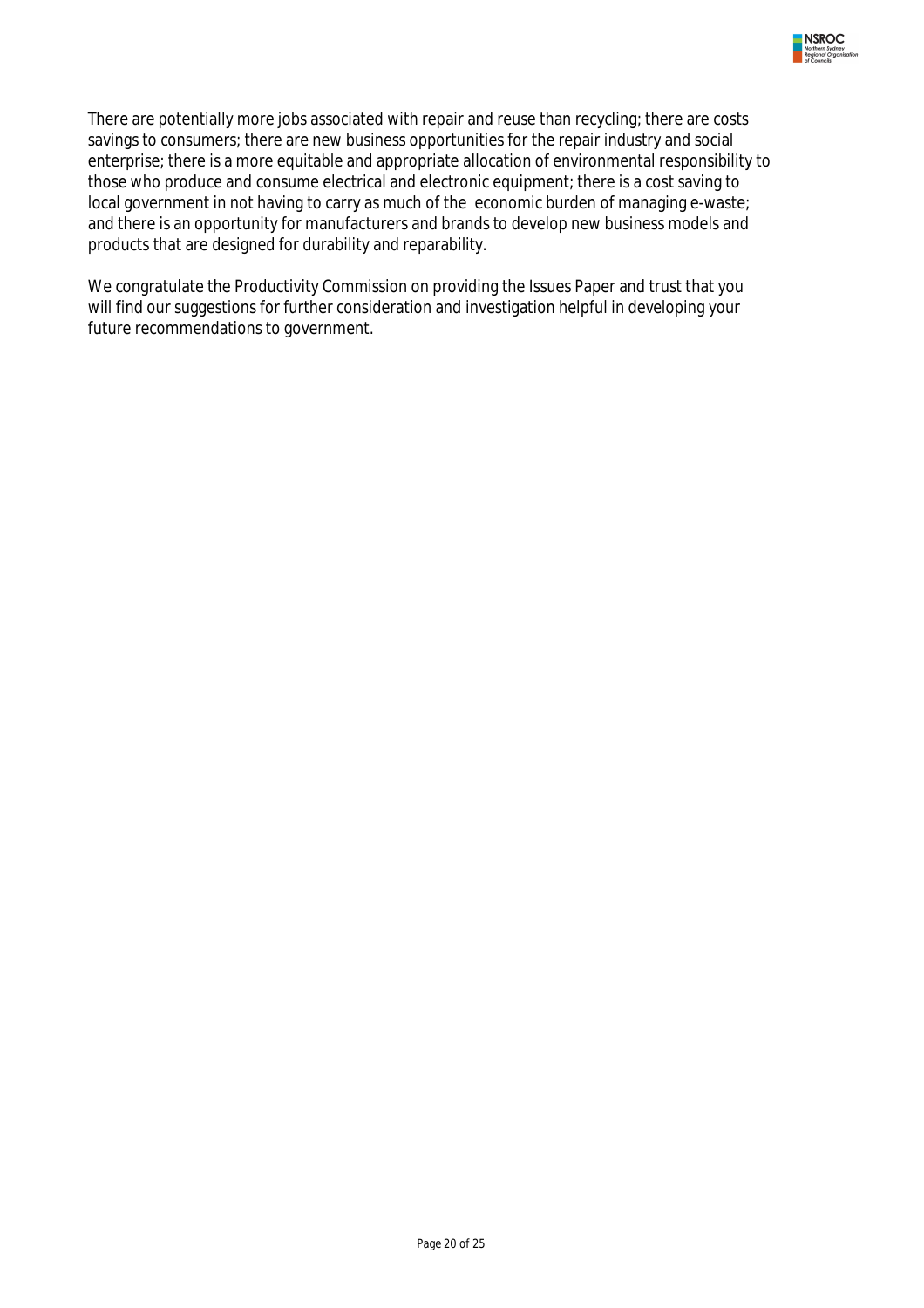![](_page_22_Picture_0.jpeg)

# **ATTACHMENT A – Aggregated summary of input from NSROC member councils**

#### **Demand, Barriers, Services**

#### **Do you think there is demand for repair services in your LGA? If so, do you have data on the types of products residents want repaired?**

- Data across Local Government Areas suggests an increase in demand for repair cafes since 2017. In the majority of cases, the cafes involve in-person workshops, however, one Council experienced a surge in popularity when the workshops moved online during Covid 19
- Key items residents bring to repair cafes include shoes, furniture, cutlery, jewellery and small electronic items such as: CD players, Jaffle makers, hand mixers, blenders, TV, lamps, shavers; electric carving knife.
- **EXECTE 1** Limited data on the repair and related issues held by member councils.
- Some member councils cited the presence of clothing alterations stores, independent mechanics, and Men's Sheds as helping to address demand for repair services.
- Delivery of repair/DIY workshops as part of our workshops (sustainability education series) with the Men's Shed and The Bower Reuse and Repair Centre.
- Statistics for Repair Café visitors for four years 2016 2019 show growth at one member council with increased number of visitors and growth in the number of items presented for repair.
- **Visitor numbers:**
	- 2016/500 visitors over 24 cafes, average 20 visitors each café
	- 2017/619 visitors over 24 cafes, average 26 per café
	- 2018/748 visitors *over 24* cafes, average 31 per café
	- 2019/1051 visitors over 24 cafes, average 44 per café
- **Numbers of items presented for repair:**
	- 2016/473 items (average 20 repairs per session)
	- 2017/941 items (average 40 repairs per session)
	- 2018/1258 items (average 52 repairs)
	- 2019/1560 items (average 65 repairs)

#### **What do you think are the key barriers preventing the uptake of repair services in your LGA?**

- Data from repair cafes suggests that sharpening, sewing and jewellery items have a high rate of success at the Repair Cafes, while shoes and gadgets have the lowest. For gadgets (electronic goods), reasons identified as the lack of parts that can be replaced on the spot, or else broken parts can't be repaired.
- The lack of resources and availability of skills required to repair a diversity of products.
- Consumer pays extended warranty add ons are a barrier to repair as the cost of extended warranty as a proportion of the cost of the goods outweighs the perceived risk of failure and replacement cost.
- Often End User License Agreements restrict access to third party repairers by voiding any warranty/guarantee.
- Safety and liability issues associated with the correct collection, handling and storage of items for repair, particularly electronic items
- Costly repair options are a common barrier.
- The reliability of the repair centre and any quarantees on workmanship.
- The cost of repair in comparison to buying a new item at a similar cost.
- The ability for people to get the item to the centre for repairs.
- Residents are time poor and therefore not all are willing to spend time fixing things up if it is easy to just replace.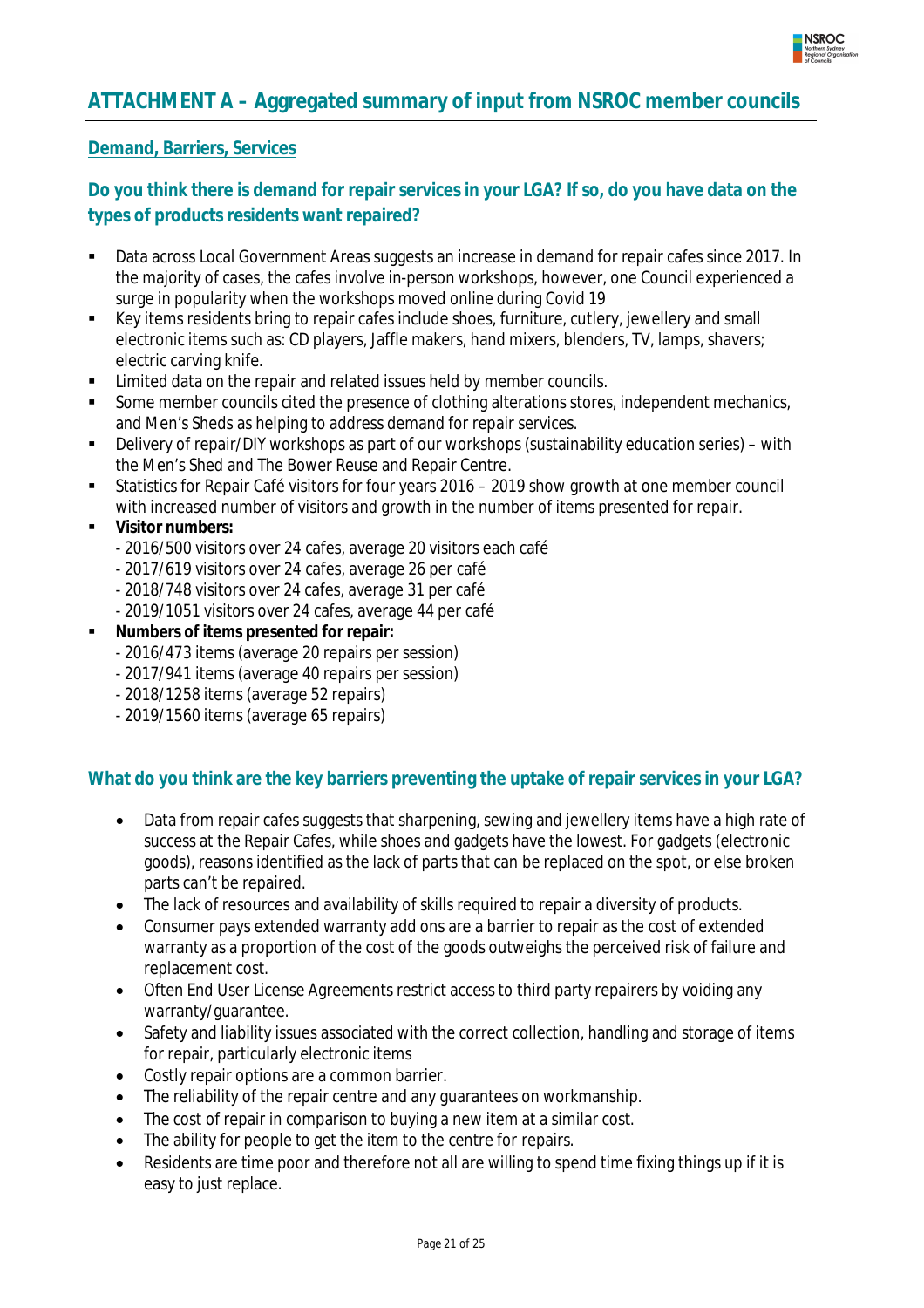![](_page_23_Picture_0.jpeg)

Covid has meant that the community were not able to attend workshops.

#### **Are there different types of repair services needed? If so, what are they?**

- Based on Community Recycling centre figures, Councils have reported that electronic goods are most often discarded. One council collected 477 tonnes of e-waste (computers TVs and computer peripherals) between 2017-2020. Flat screen TV and laptop computers were heavily represented.
- Reasons identified for premature discarding of electronic items more broadly, such as shavers and electronic toothbrushes, is imbedded battery failure, rather than instrument failure.
- One council reported collecting 505kg of mobile phones through its Mobile Muster program in one year.
- Sharpening, Sewing and Jewellery have a high rate of success; Shoes and Gadgets have the lowest.
- For Gadgets, parts are not easily replaced on the spot, or else broken parts can't be repaired, and many visitors note on their repair records "advice given". Shoes and Sharpening have the highest rates of visitors using the materials and equipment provided to do their own repairs.
- There would be demand for repair services and workshops with a focus on furniture, bicycles, small kitchen appliances.

#### **Government action and challenges**

#### **What types of action do you think the Governments could take to help improve access to repair services?**

- Grants or subsidies for repair service providers, particularly for ongoing operational costs.
- Encouraging manufacturers to enable batteries to be easily replaced, and to accept used batteries at end of life for recycling, would significantly reduce the need for replacement items, given that many electronic items are discarded due to battery failure.
- A product lifespan indicator (similar to energy/water consumption indicator) could provide information on product life expectancy with normal domestic use to consumers on a label.
- Labelling to inform consumers of embedded software requiring regular upgrades to prevent planned obsolescence.
- Low-cost items which are readily discarded due to poor quality and early failure (such as low-cost power tools, fans etc) should attract a higher levy due to their short lifespan, low replacement cost and lack of repair options/spare parts available.
- Increasing the cost to the consumer in the form of an advance disposal fee may ensure that the burden of disposal doesn't lie with the 'last owner' or with local government.
- To increase the lifespan of appliances, several 'ecodesign' measures could be mandated to facilitate a products repair, including ensuring that:
	- o spare parts are available for a long period of time after product purchase;
	- o the manufacturer ensures the delivery of the spare parts within a rapid timeframe;
	- o parts can be replaced with the use of commonly available tools and without permanent damage to the appliance;
	- o manufacturers ensure the availability of repair and professional maintenance information for professional repairers.
- Extended producer responsibility (EPR) should cover the whole product lifecycle (including packaging) via new business models, guidance on take-back and support for repair services. EPR should be designed such that the responsibility for products is covered at the time of purchase to